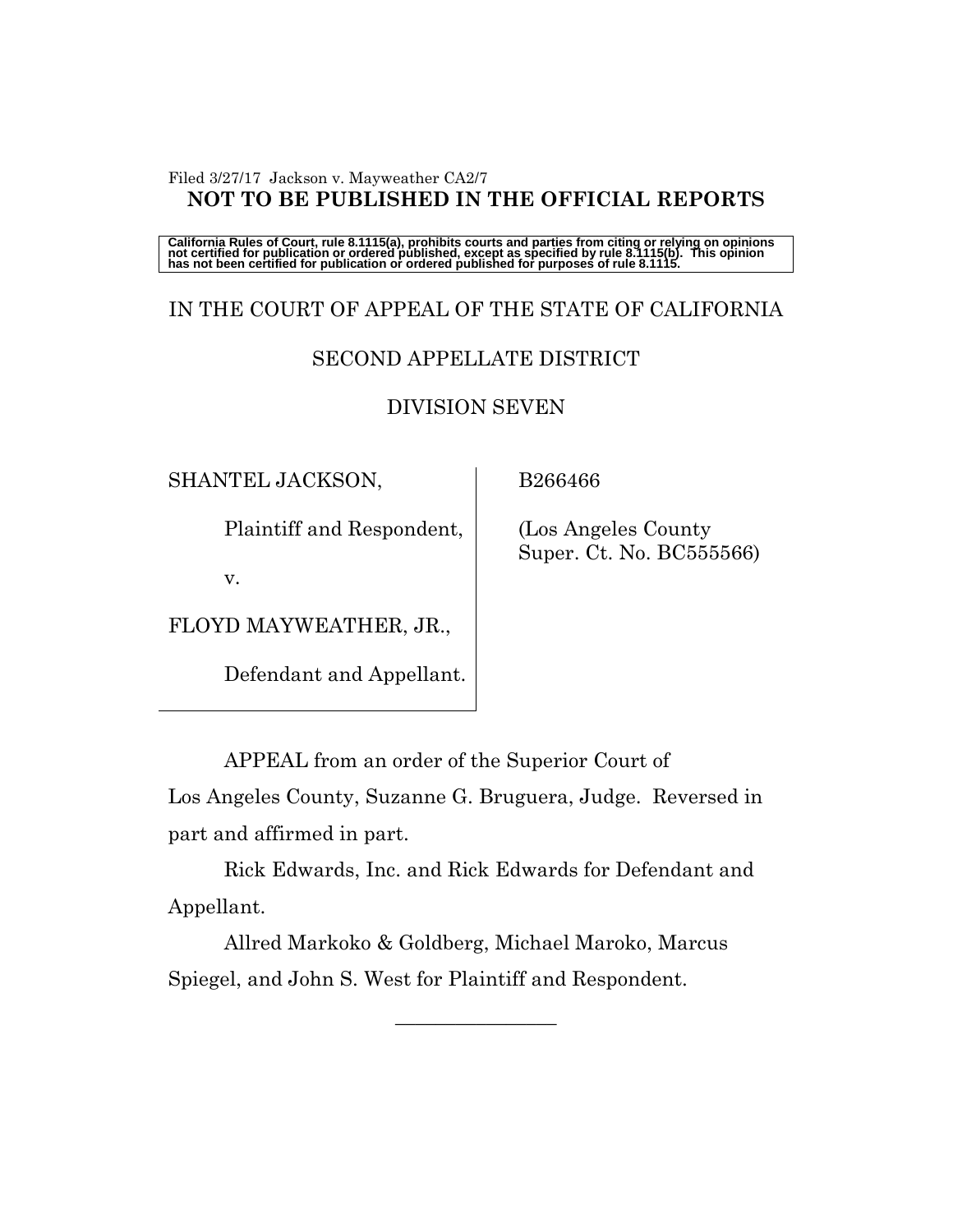Following the final breakup of what she has described as a physically and verbally abusive relationship with former boxing champion Floyd Mayweather, Jr., Shantel Jackson sued Mayweather for, among other claims, invasion of privacy (both public disclosure of private facts and false light portrayal), defamation and intentional and negligent infliction of emotional distress. Those five causes of action were based, either entirely or in substantial part, on Mayweather's social media postings about the termination of Jackson's pregnancy and its relationship to the couple's separation and his comments during a radio interview concerning the extent to which Jackson had undergone cosmetic surgery procedures. Mayweather filed a special motion to strike those causes of action pursuant to Code of Civil Procedure section 425.16 (section 425.16). The trial court denied the motion. We reverse that ruling with respect to Jackson's claims for defamation and false light portrayal, as well as her cause of action for public disclosure of private facts based on Mayweather's comments about Jackson's cosmetic surgery.

#### **FACTUAL AND PROCEDURAL BACKGROUND**

#### 1. *Jackson's Complaint*

Jackson's complaint, filed September 4, 2014, recounted a detailed story of the on-again, off-again abusive relationship between a young aspiring model and actress and a highly successful, well-known professional boxer. Jackson, then 21 years old, met Mayweather while working as a hostess at an event in Atlanta in 2006. The two dated and developed a romantic, intimate relationship. Jackson soon moved to Las Vegas to live with Mayweather.

Jackson and Mayweather were a highly publicized celebrity couple for a number of years and were at one point engaged to be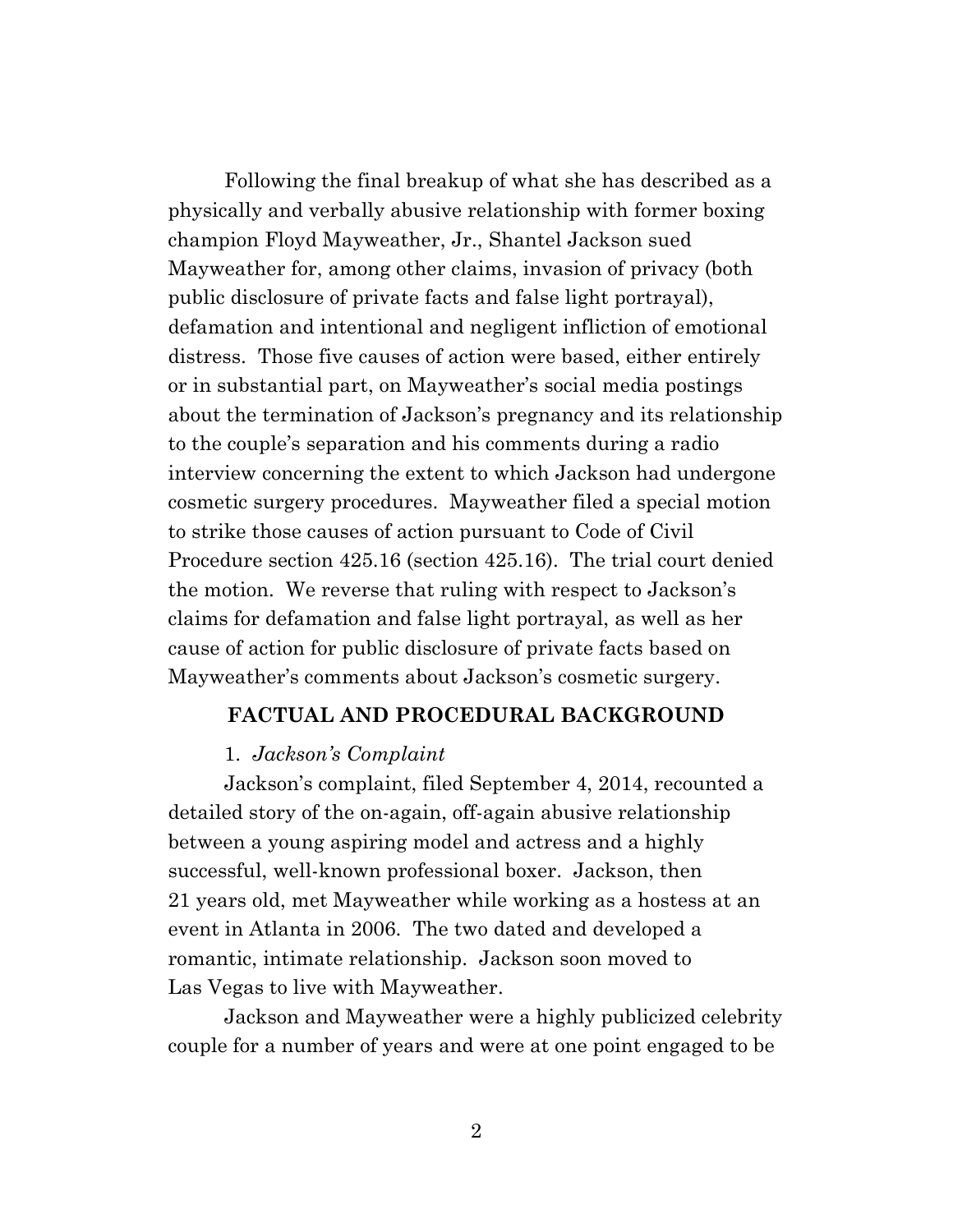married. However, the relationship frayed. Jackson alleged that in August 2012, shortly after Mayweather's release from jail following his conviction on a domestic violence charge involving another woman, she and Mayweather had an argument during which he twisted her arm, choked her and forcibly took away her cell phone so he could look through it. The couple reconciled after Mayweather apologized and promised he would never again assault Jackson.

In early April 2013, after continued difficulties between them, Jackson decided to end her relationship with Mayweather and moved to Los Angeles. Mayweather persuaded her to try again to make the relationship work, and Jackson returned to Las Vegas two weeks later. However, within a few days the couple resumed arguing, and Jackson again told Mayweather she was going to leave him. At one point during this period Mayweather grabbed Jackson, restrained her and pointed a gun at her foot while asking, "Which toe do you want me to shoot?" Jackson alleged that while forcibly restraining her and with the gun still pointing at her, Mayweather said he would not allow her to leave. He then removed a \$2.5 million diamond ring from her finger and took earrings and other jewelry she was wearing. That same evening Mayweather directed a member of his staff to take additional items of Jackson's personal property, which he had stored at a secret location. During this period, according to Jackson, Mayweather kept her a virtual prisoner in his Las Vegas home, monitoring her activities and only allowing her to leave if accompanied by one of his employees.

Jackson moved back to Los Angeles in June 2013. The following month she discovered someone had broken into a storage unit she rented in Southern California and stolen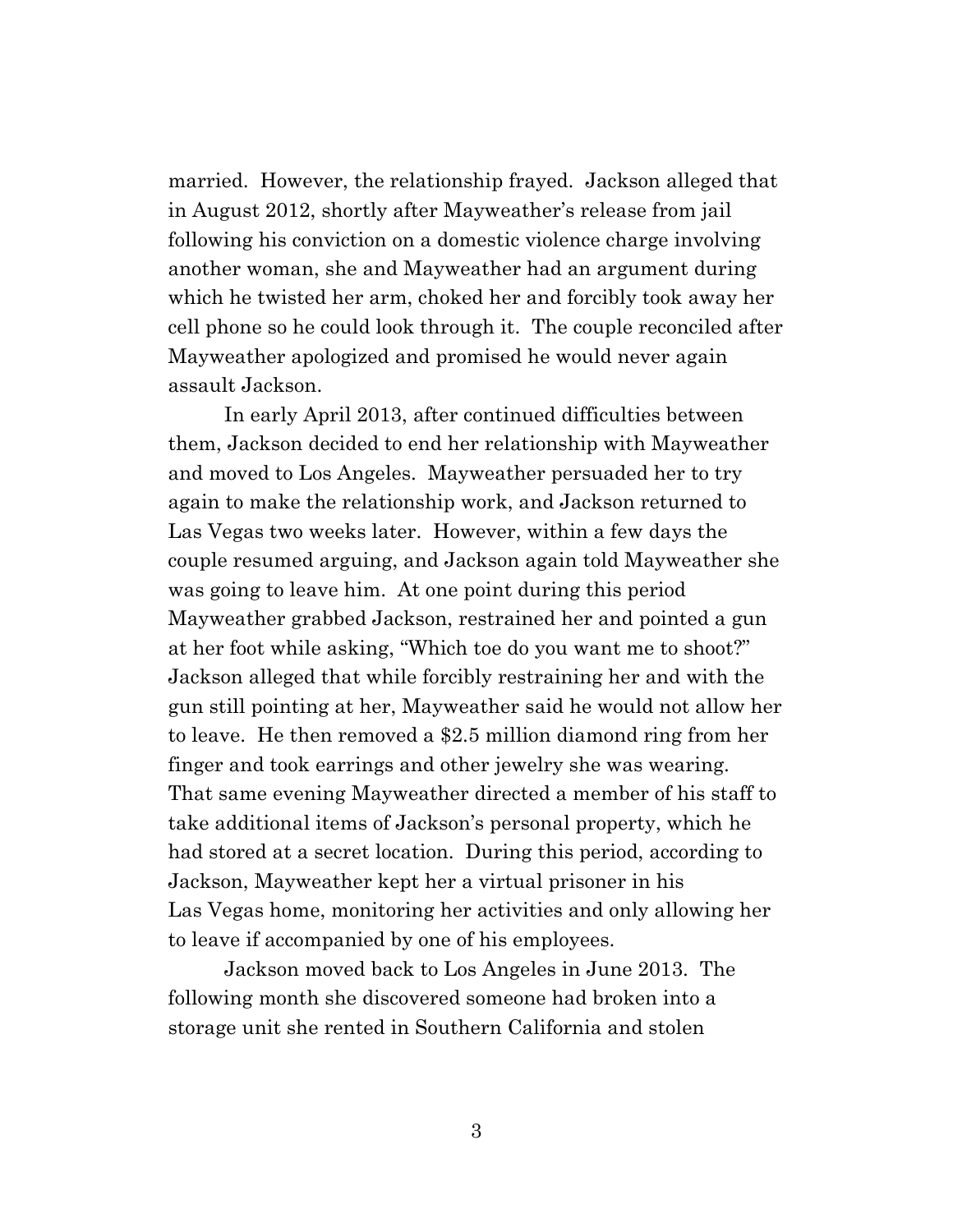personal property she valued at more than \$1 million. Mayweather subsequently confessed he had arranged for the removal of the items and told Jackson he would return them if she came back to him. In late July 2013 Mayweather told Jackson he would "put things out about" her unless she agreed to return to Las Vegas. When she refused to return, Mayweather posted her Los Angeles address on his social media pages and falsely suggested he lived there. Jackson alleged she became concerned for her safety when Mayweather's fans came to the address and then were disappointed to learn he was not there.

Mayweather continued to importune Jackson to return to him and to attempt to make their relationship work. Jackson agreed but said she would maintain her own home in California. In November 2013 Jackson became pregnant by Mayweather. Jackson alleged she told Mayweather and one friend of her pregnancy, but no one else. A December 2013 sonogram revealed Jackson was carrying twins. At Mayweather's request Jackson gave him a copy of the sonogram. According to the complaint, "In January of 2014, Ms. Jackson's pregnancy terminated and Mr. Mayweather was so informed."

When Jackson refused to move back to Las Vegas during this period, Mayweather became verbally abusive and threatening. During an argument in February 2014 in Los Angeles, Mayweather once again physically restrained Jackson, blocking the door to his condominium and preventing her from leaving for more than one hour.

On April 12, 2014 Jackson attended a basketball game with the rapper Nelly and posted a photograph of the two of them on her social media pages. Mayweather threatened to post photographs he had taken of Jackson sleeping naked if she did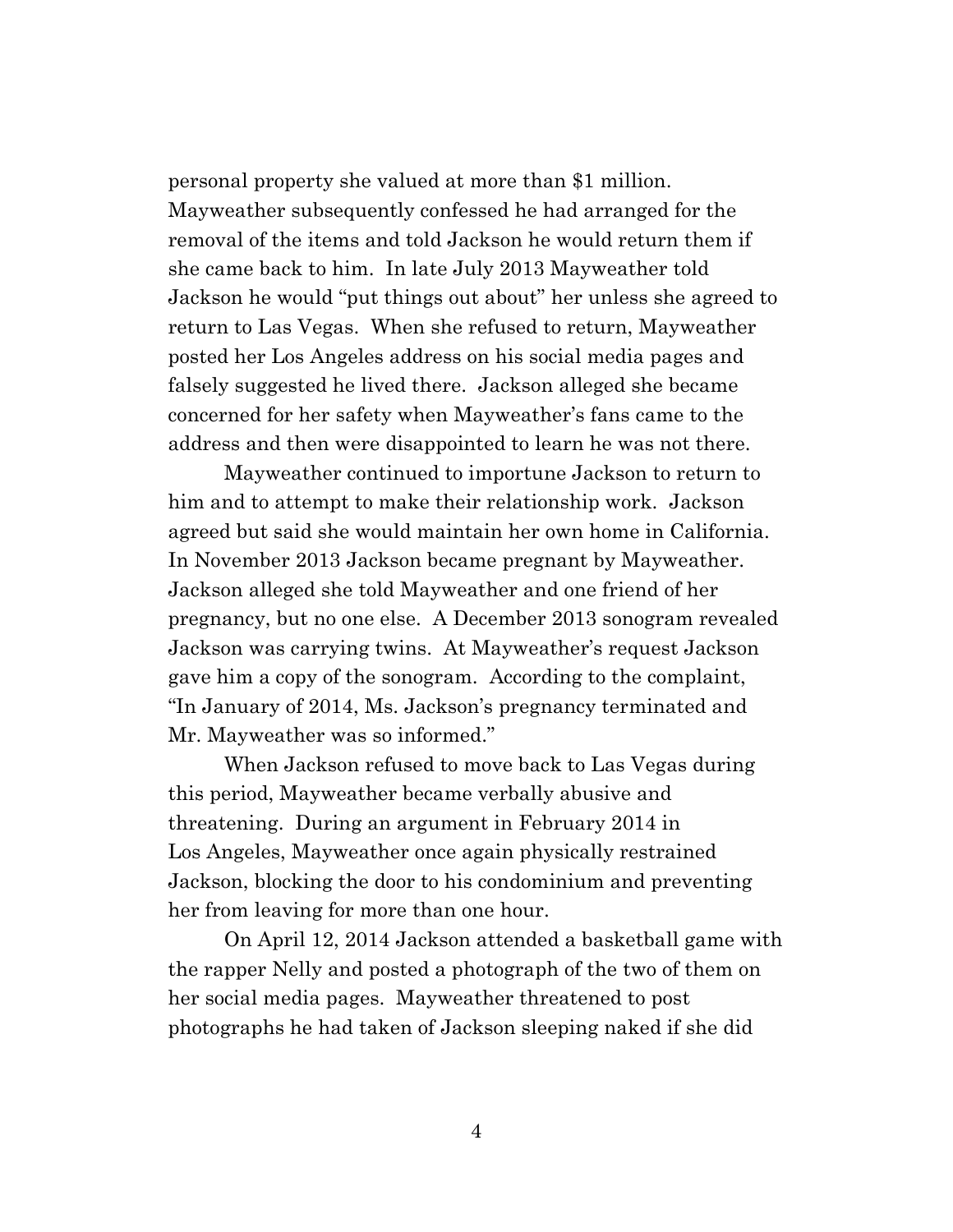not take down the Nelly photograph. Jackson rejected the demand and also refused to reconcile with Mayweather. In response, on May 1, 2014 Mayweather posted on his Facebook and Instagram accounts, "the real reason me and Shantel Christine Jackson @MissJackson broke up was because she got an abortion, and I'm totally against killing babies. She killed our twin babies. #ShantelJackson #Floyd Mayweather #TheMoneyTeam #TMT." Mayweather also posted a copy of the sonogram of the twin fetuses and a summary medical report regarding the pregnancy. Media outlets, including TMZ, republished the sonogram and medical report. The following day Mayweather again discussed Jackson's abortion during a radio interview and also stated she had undergone extensive cosmetic surgery procedures.

Based on the allegations regarding Mayweather's posting of information about Jackson's pregnancy and its termination, including the sonogram and medical report, and the broadcast of the statement she had cosmetic surgery on her face and body, Jackson's complaint asserted causes of action for invasion of privacy (public disclosure of private facts), invasion of privacy (false light portrayal) and defamation. Other general allegations served as the bases for causes of action for conversion, replevin/possession of personal property, battery, assault and false imprisonment. Incorporating all of the allegations by reference Jackson also asserted causes of action for intentional infliction of emotional distress, negligent infliction of emotional distress and civil harassment.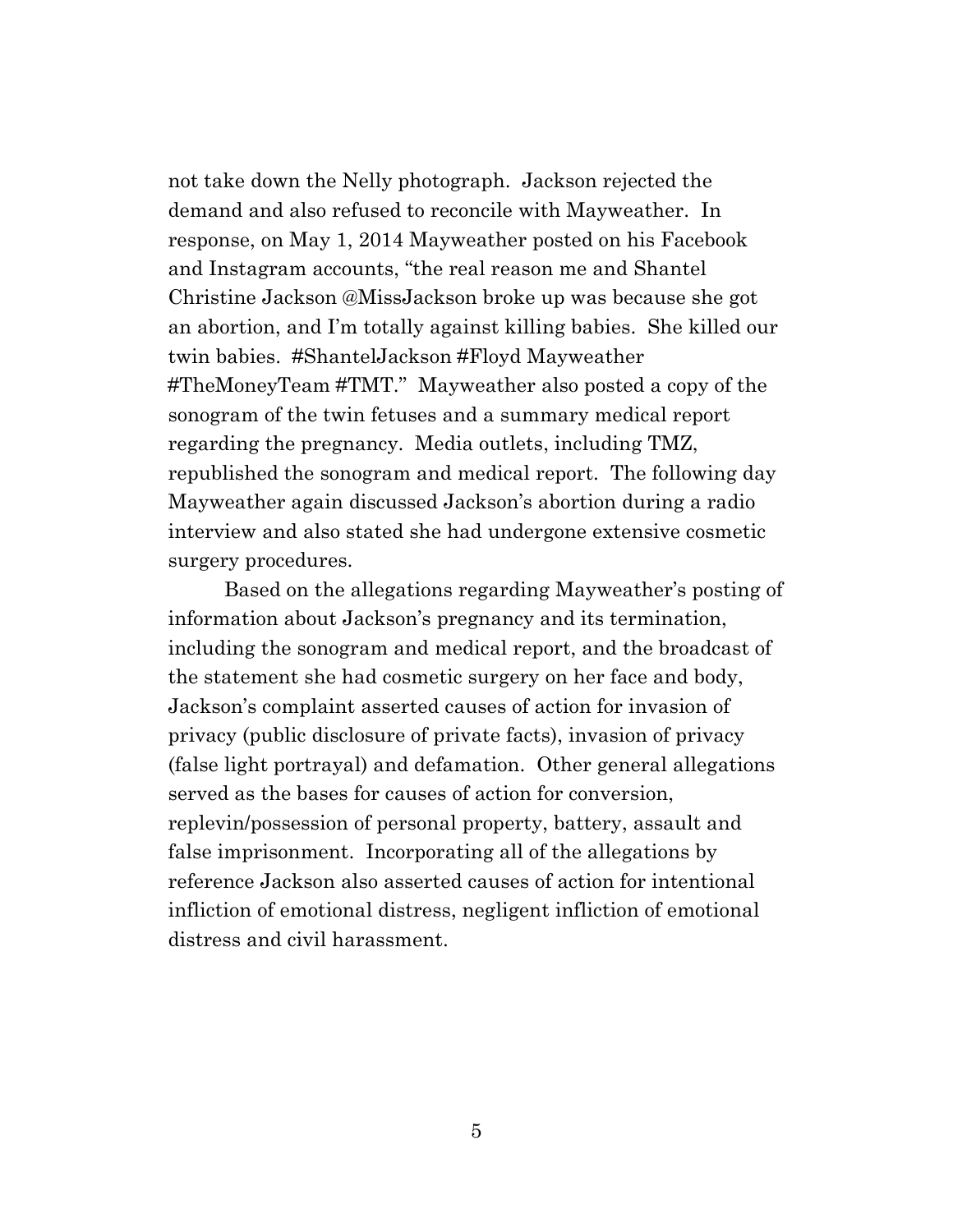# 2. *The Special Motion To Strike* a. *The moving papers*

Mayweather responded to Jackson's complaint by filing a special motion to strike five of the complaint's 11 causes of action: the two privacy causes of action, the defamation cause of action and the causes of action for intentional and negligent infliction of emotion distress. Mayweather argued these claims fell within the ambit of section 425.16 because he and Jackson were in the public eye and abortion is a topic of widespread public interest. In support of the first point Mayweather presented evidence that Jackson had promoted her own status as a celebrity and had 47,145 Twitter followers in January 2012 and 78,628 Twitter followers by mid-September 2013, as well as 174,000 Instagram followers in November 2013 and more than 258,000 by May 2014. She also had her own website and, with Mayweather's assistance, had appeared on the Howard Stern radio program and on television.

Contending there was no merit to Jackson's claims, Mayweather argued Jackson had surrendered her right to privacy when she made herself newsworthy by virtue of her relationship with Mayweather. She had willingly participated in publication of private details about that relationship (her reaction to sharing Mayweather with other women was given as an example). Accordingly, the reason for the relationship's demise was equally newsworthy. As for the defamation and false light claims, in his moving papers Mayweather asserted in summary fashion there was no evidence the challenged statements were false or had been made with actual malice. Finally, Mayweather argued, because there was no evidence of falsity or constitutional malice, the First Amendment protected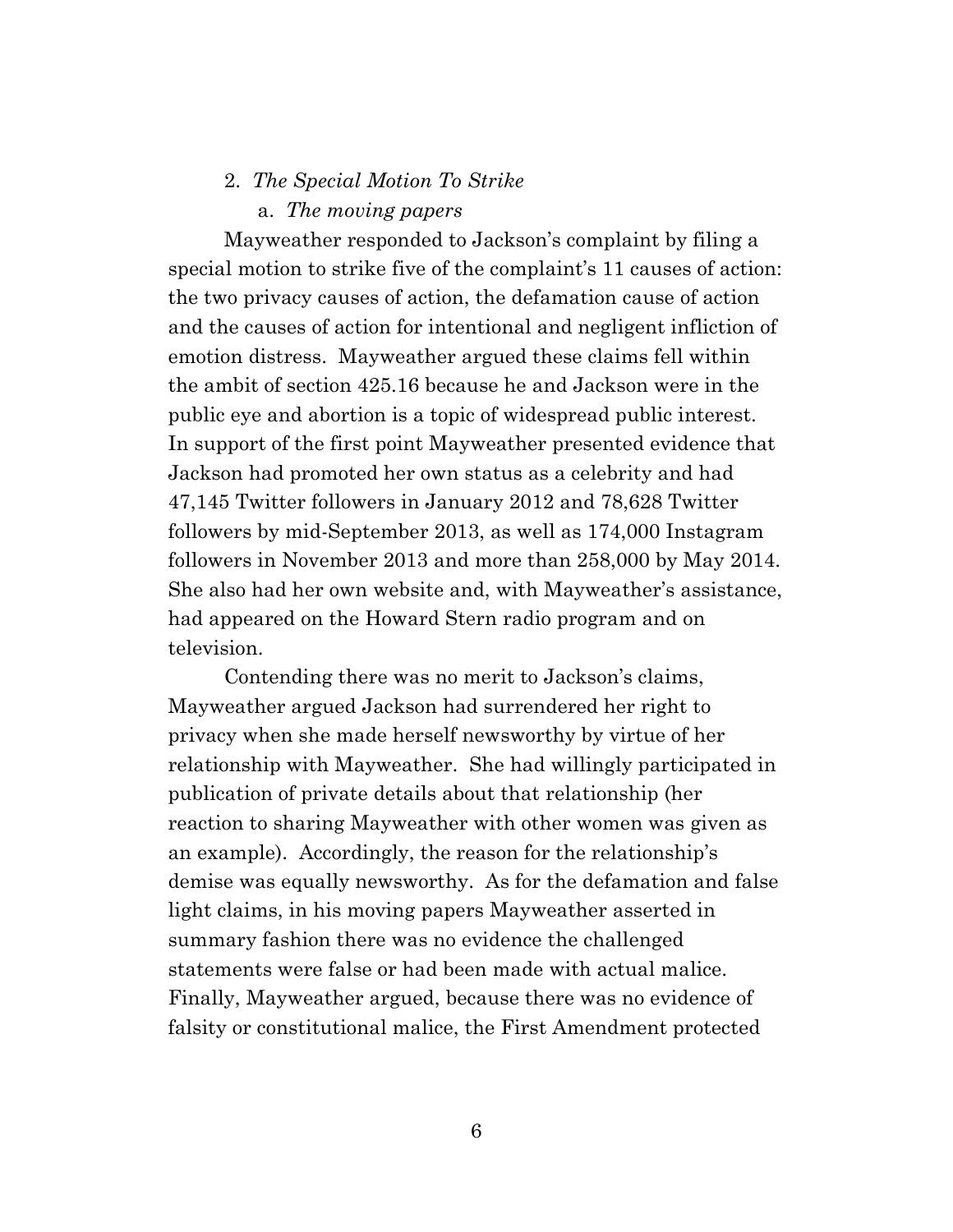his posts and comments from Jackson's claims the statements had intentionally or negligently caused Jackson extreme emotional distress.

# b. *Jackson's opposition*

In her declaration filed in opposition to the special motion to strike, Jackson essentially repeated the narrative concerning her relationship with Mayweather contained in her complaint. With respect to Mayweather's May 1, 2014 post that he had ended their relationship because of the abortion, Jackson declared, "He knew that the real reason I would not come back to him was because he wouldn't change his ways"—that is, Mayweather would not alter his abusive behavior toward her. She further declared she considered her pregnancy, the termination of the pregnancy and her medical reports to be private information, something that Mayweather knew.

With respect to the radio broadcast on May 2, 2014, Jackson declared that any cosmetic surgery procedures she had undergone were confidential. Moreover, during that broadcast Mayweather had falsely said she had cosmetic surgery to change her nose, chin and cheeks. Based on their long relationship and prior discussions, Jackson declared, Mayweather knew that statement was false. In addition, during the same broadcast Mayweather had falsely claimed she terminated the pregnancy because she was concerned about her looks and "didn't want to mess my body up." According to Jackson the postings and false statements by Mayweather caused a massive negative public reaction, which included death threats and offensive comments describing her as a "baby killer" and a "whore."

In her legal memorandum in opposition to the motion, Jackson argued Mayweather's conduct giving rise to her claims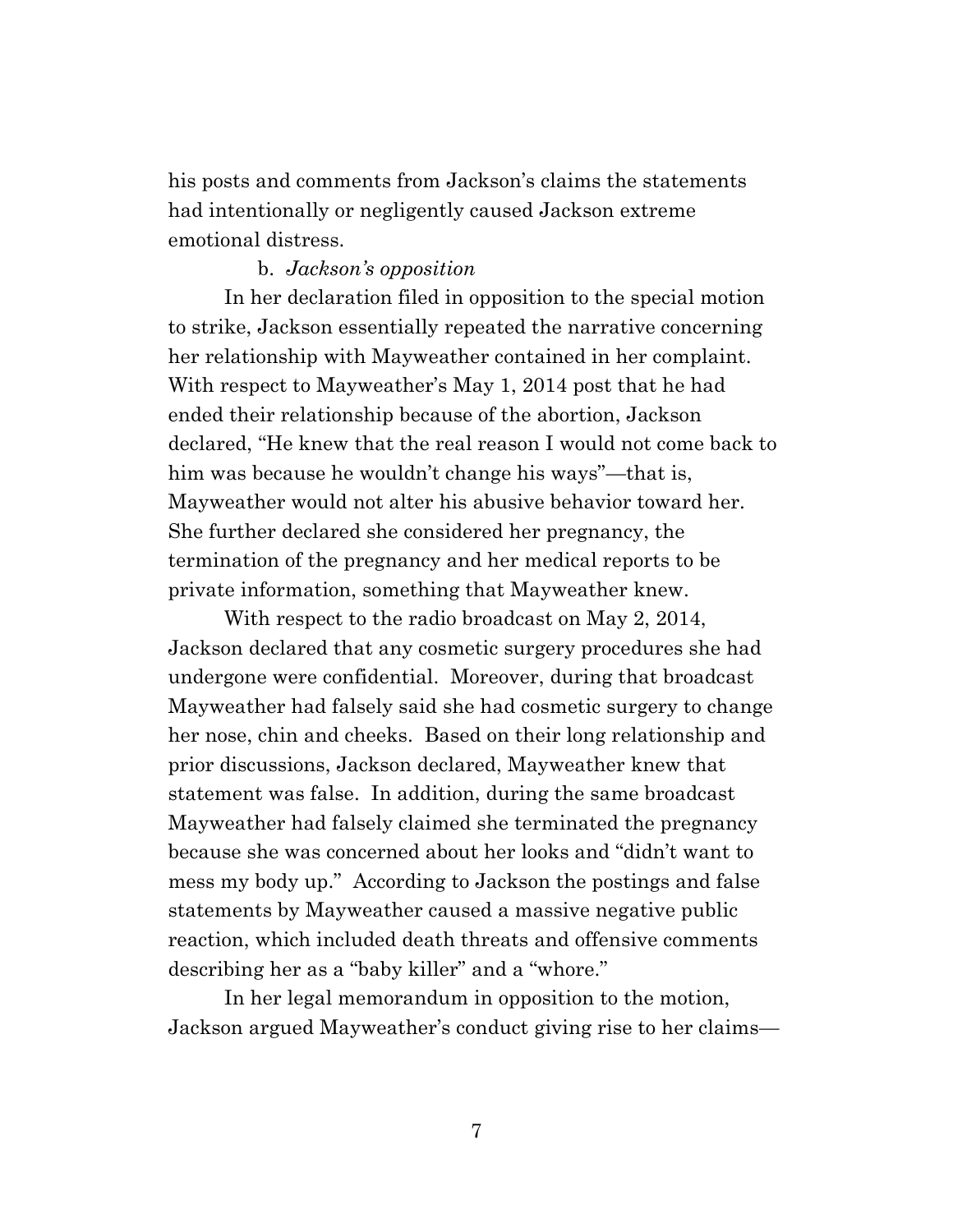his disregard for her medical privacy—was entirely unrelated to the public debate over abortion.

# c. *Mayweather's reply*

In reply papers Mayweather emphasized that Jackson's evidentiary presentation had not disputed she was a public figure and had publicized intimate aspects of her relationship with Mayweather prior to their final breakup. He also noted Jackson did not deny abortion was an issue of significant public interest or that there was widespread interest in the couple's breakup and the reasons for it. He also contended that Jackson had conceded in her complaint that she had undergone cosmetic surgery (on her breasts and buttocks, Mayweather stated) and that in the radio interview he had not said she had work done on her nose, cheeks and chin, only that "a lot of pretty women" had. Finally, Mayweather argued the real reason for the end of their relationship (indeed, of any relationship) was a matter of opinion, not a provable fact that could support a defamation cause of action.

#### 3. *The Trial Court's Order Denying the Motion*

The trial court denied Mayweather's motion in a 10-page ruling. The court first found that Mayweather had satisfied his burden of showing the five causes of action arose from protected activity within the meaning of section 425.16, subdivision (e)(3) and (4). The court explained abortion is an issue of widespread interest, Jackson was a person in the public eye, and Jackson's relationship with Mayweather was a matter of public interest and media attention. However, the court concluded Jackson had established a likelihood of prevailing on each of her claims. Citing case law, the court reasoned that whether Mayweather's statements were subject to a newsworthy privilege or were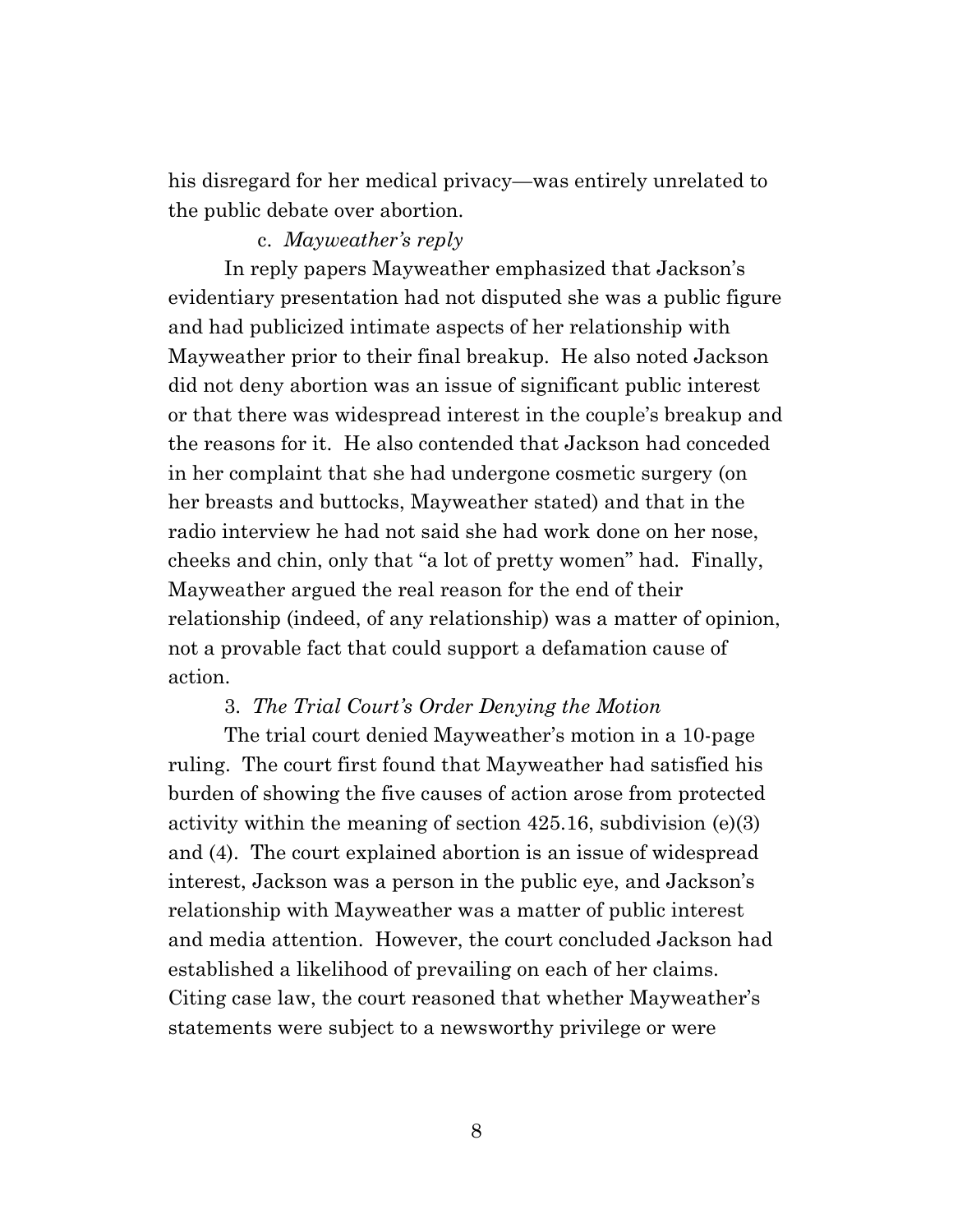otherwise protected by the First Amendment depended on contemporary standards and thus was largely a question of fact for a jury to decide. The court also ruled that Jackson's evidence was sufficient to establish a prima facie case that Mayweather knowingly disseminated false information concerning the reasons for the couple's breakup and the extent of Jackson's cosmetic surgery.

# **DISCUSSION**

## 1. *Section 425.16: The Anti-SLAPP Statute*<sup>1</sup>

Section 425.16 provides, "A cause of action against a person arising from any act of that person in furtherance of the person's right of petition or free speech under the United States Constitution or the California Constitution in connection with a public issue shall be subject to a special motion to strike, unless the court determines that the plaintiff has established that there is a probability that the plaintiff will prevail on the claim."  $(\S 425.16, \text{subd. (b)}(1))$  Pursuant to subdivision (e), an "act in furtherance of a person's right of petition or free speech under the United States or California Constitution in connection with a public issue' includes: (1) any written or oral statement or writing made before a legislative, executive, or judicial proceeding, or any other official proceeding authorized by law, (2) any written or oral statement or writing made in connection with an issue under consideration or review by a legislative, executive, or judicial body, or any other official proceeding authorized by law, (3) any written or oral statement or writing made in a place open to the public or a public forum in connection

<sup>1</sup> SLAPP is an acronym for "strategic lawsuit against public participation." (*Oasis West Realty, LLC v. Goldman* (2011) 51 Cal.4th 811, 815, fn. 1.)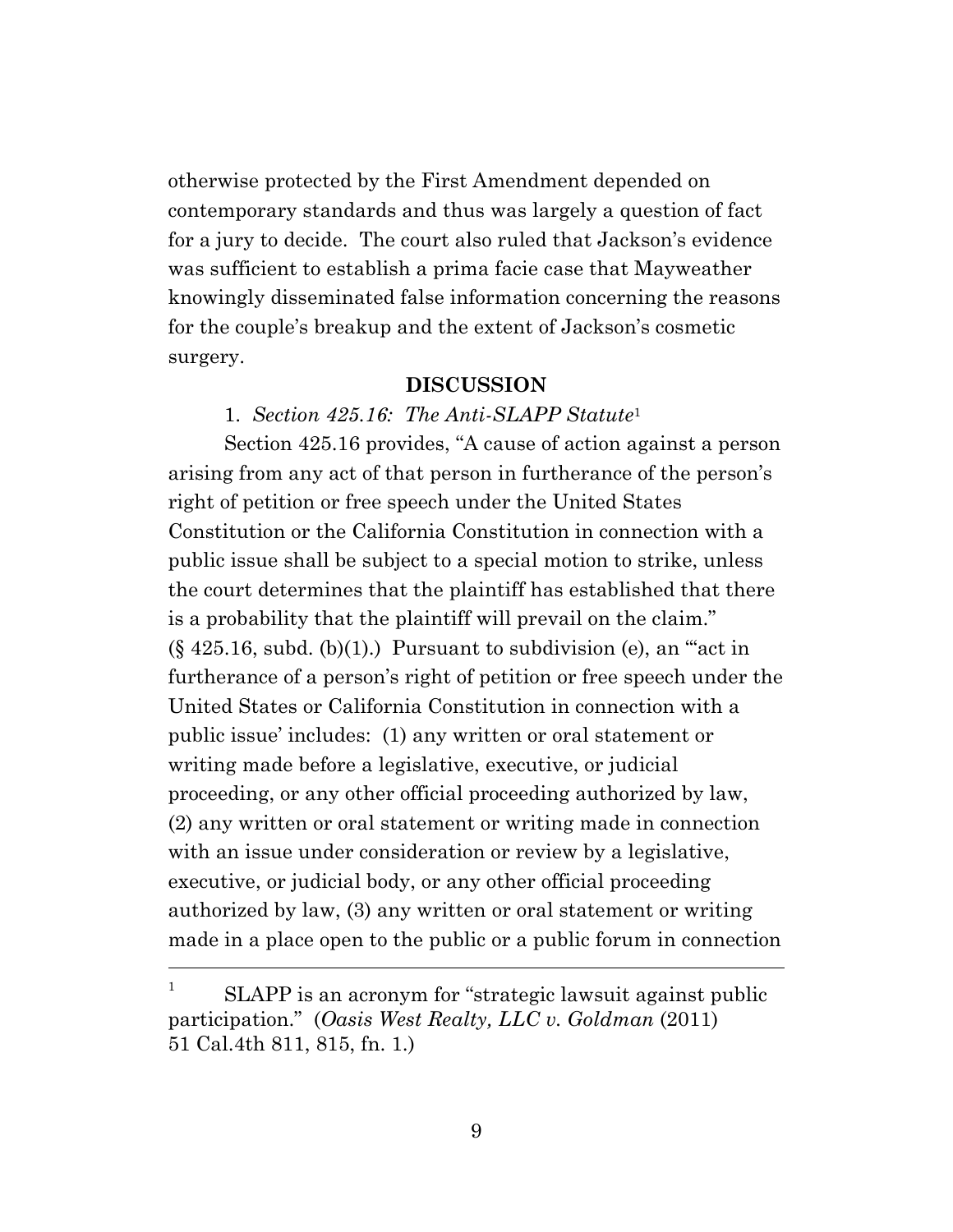with an issue of public interest, or (4) any other conduct in furtherance of the exercise of the constitutional right of petition or the constitutional right of free speech in connection with a public issue or an issue of public interest."

In ruling on a motion under section 425.16, the trial court engages in what is now a familiar two-step process. "First, the defendant must establish that the challenged claim arises from activity protected by section 425.16. [Citation.] If the defendant makes the required showing, the burden shifts to the plaintiff to demonstrate the merit of the claim by establishing a probability of success." (*Baral v. Schnitt* (2016) 1 Cal.5th 376, 384 (*Baral*).)

#### a. *Step one*

The moving party's burden on the threshold issue is to show "the challenged cause of action arises from protected activity." (*Rusheen v. Cohen* (2006) 37 Cal.4th 1048, 1056; see *Baral*, *supra*, 1 Cal.5th at p. 396 ["[a]t the first step, the moving defendant bears the burden of identifying all allegations of protected activity, and the claims for relief supported by them"].) "[T]he statutory phrase 'cause of action . . . arising from' means simply that the defendant's act underlying the plaintiff's cause of action must *itself* have been an act in furtherance of the right of petition or free speech. [Citation.] In the anti-SLAPP context, the critical point is whether the plaintiff's cause of action itself was *based on* an act in furtherance of the defendant's right of petition or free speech. [Citations.] 'A defendant meets this burden by demonstrating that the act underlying the plaintiff's cause [of action] fits one of the categories spelled out in section 425.16, subdivision (e) . . . .'" (*City of Cotati v. Cashman* (2002) 29 Cal.4th 69, 78.)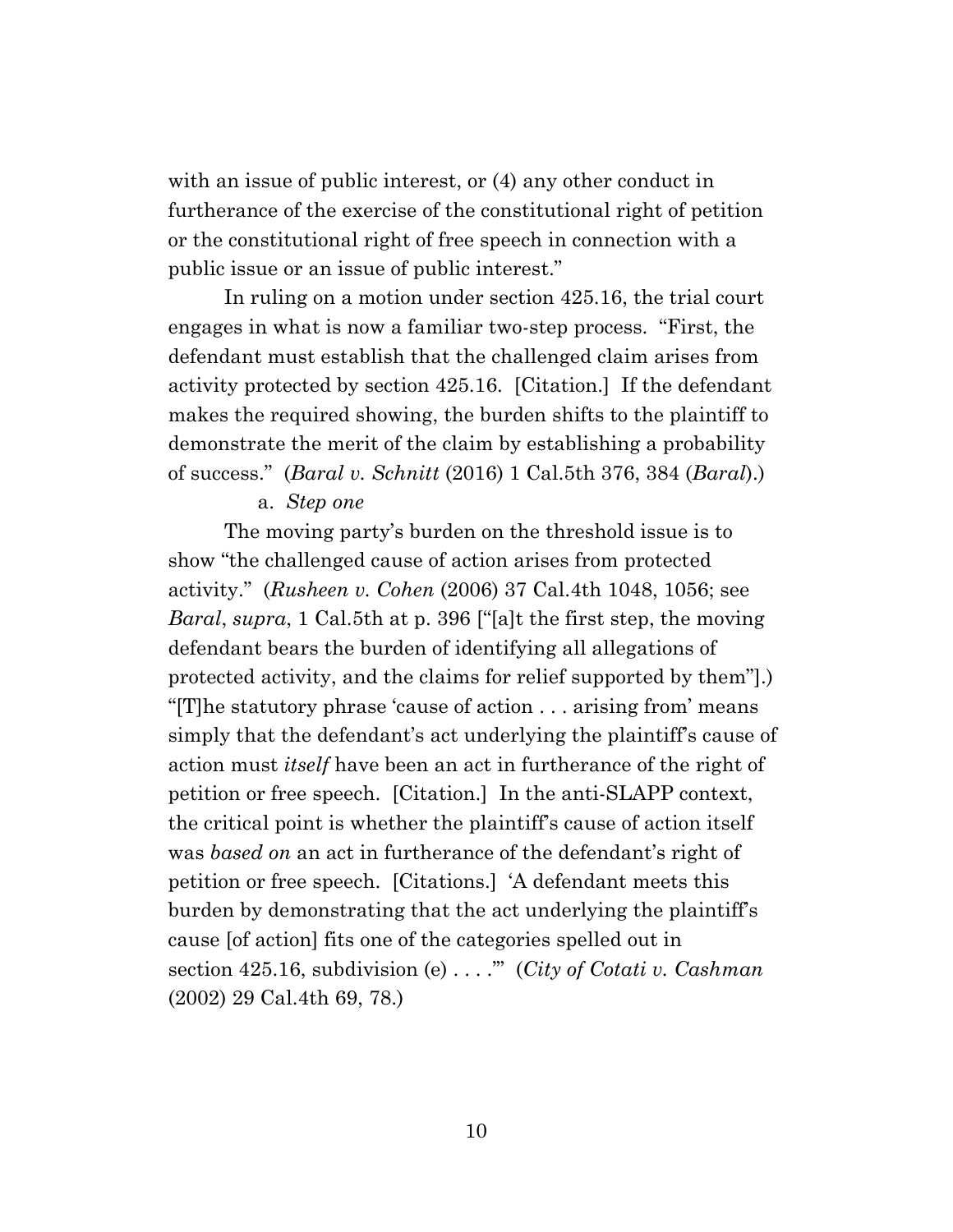"When relief is sought based on allegations of both protected and unprotected activity, the unprotected activity is disregarded at [the first] stage. If the court determines that relief is sought based on allegations arising from activity protected by the statute, the second step is reached." (*Baral*, *supra*, 1 Cal.5th at p. 396.) However, "if the allegations of protected activity are only incidental to a cause of action based essentially on nonprotected activity, the mere mention of the protected activity does not subject the cause of action to an anti-SLAPP motion." (*Scott v. Metabolife Internat., Inc.* (2004) 115 Cal.App.4th 404, 414; accord, *Kenne v. Stennis* (2014) 230 Cal.App.4th 953, 967-968; *World Financial Group, Inc. v. HBW Ins. & Financial Services, Inc.* (2009) 172 Cal.App.4th 1561, 1574.)

#### b. *Step two*

At the second step of the section 425.16 procedure, "the burden shifts to the plaintiff to demonstrate that each challenged claim based on protected activity is legally sufficient and factually substantiated. The court, without resolving evidentiary conflicts, must determine whether the plaintiff's showing, if accepted by the trier of fact, would be sufficient to sustain a favorable judgment." (*Baral*, *supra*, 1 Cal.5th at p. 396; accord, *Zamos v. Stroud* (2004) 32 Cal.4th 958, 965.) Nonetheless, the court should grant the motion "'if, as a matter of law, the defendant's evidence supporting the motion defeats the plaintiff's attempt to establish evidentiary support for the claim.'" (*Taus v. Loftus* (2007) 40 Cal.4th 683, 714; accord, *Baral*, at p. 385 [the court "accepts the plaintiff's evidence as true, and evaluates the defendant's showing only to determine if it defeats the plaintiff's claim as a matter of law"]; *Zamos*, at p. 965.)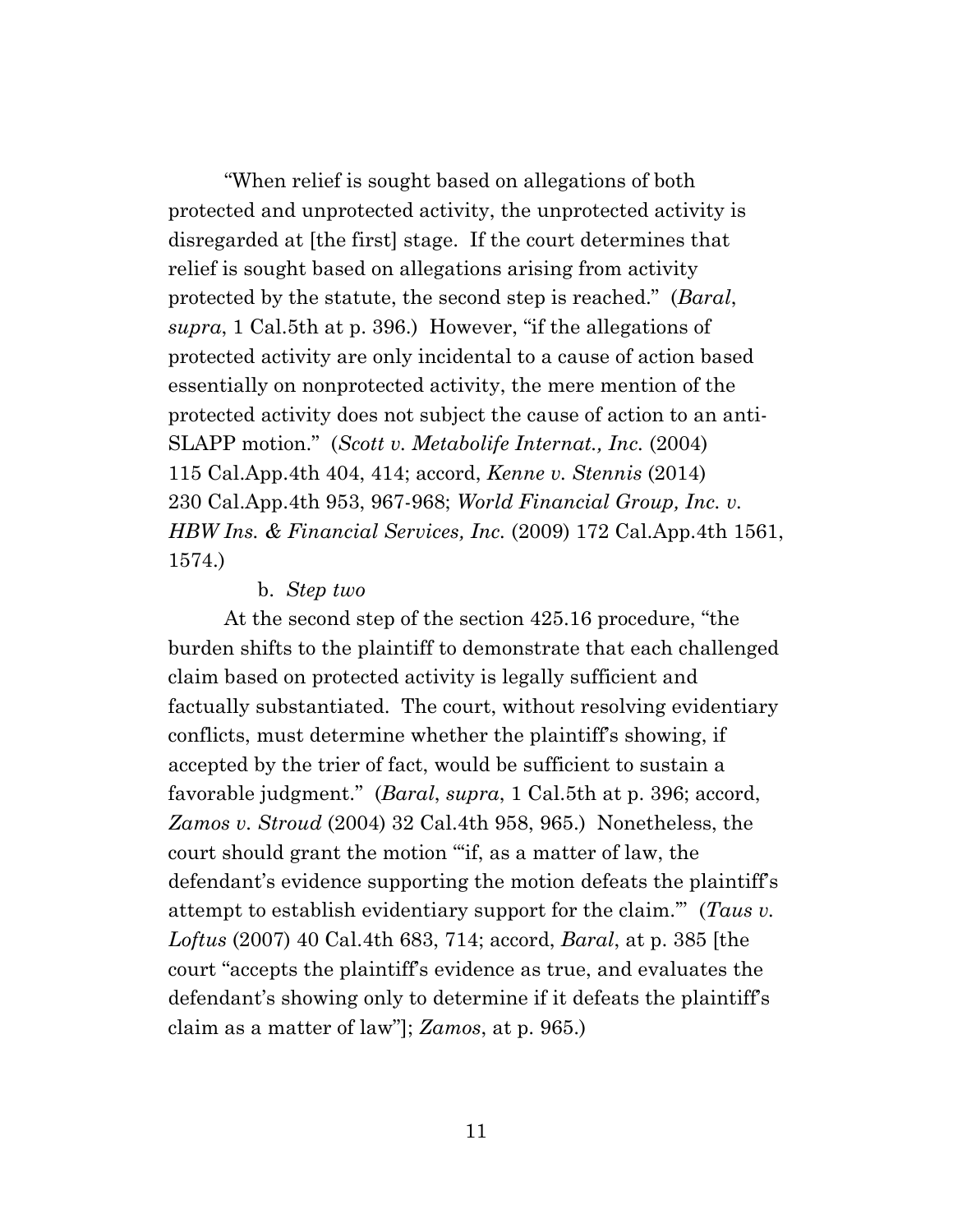#### c. *Burden of proof and standard of review*

The defendant has the burden on the first issue; the plaintiff has the burden on the second issue. (*Chodos v. Cole*  (2012) 210 Cal.App.4th 692, 701; *Kajima Engineering & Construction, Inc. v. City of Los Angeles* (2002) 95 Cal.App.4th 921, 928.) We review the trial court's rulings independently under a de novo standard of review. (*Flatley v. Mauro* (2006) 39 Cal.4th 299, 325; *Rusheen v. Cohen, supra,* 37 Cal.4th at p. 1055.)

# 2. *The Challenged Causes of Action Arose from Protected Activity Under Section 426.16, Subdivision (e)(3)*

a. *The statements were made in a public forum* Mayweather's postings on his Facebook page and Instagram account and his comments about Jackson during a radio broadcast were all made "in a place open to the public or a public forum" within the meaning of section 425.16, subdivision (e)(3). "Web sites accessible to the public  $\dots$  are 'public forums' for purposes of the anti-SLAPP statute." (*Barrett v. Rosenthal* (2006) 40 Cal.4th 33, 41, fn. 4; accord, *Summit Bank v. Rogers* (2012) 206 Cal.App.4th 669, 693; *Wong v. Jing* (2010)

189 Cal.App.4th 1354, 1366; see *Wilbanks v. Wolk* (2004) 121 Cal.App.4th 883, 895 [statements published on defendant's website "hardly could be more public"].) Similarly, statements during a radio interview meet subdivision (e)(3)'s public forum requirement. (*Seelig v. Infinity Broadcasting Corp*. (2002) 97 Cal.App.4th 798, 807 [public forum requirement satisfied where "[t]he offending comments arose in the context of an on-air discussion between the talk-radio cohosts and their on-air producer"]; see *Ingels v. Westwood One Broadcasting Services, Inc.* (2005) 129 Cal.App.4th 1050, 1063 [radio call-in talk show].)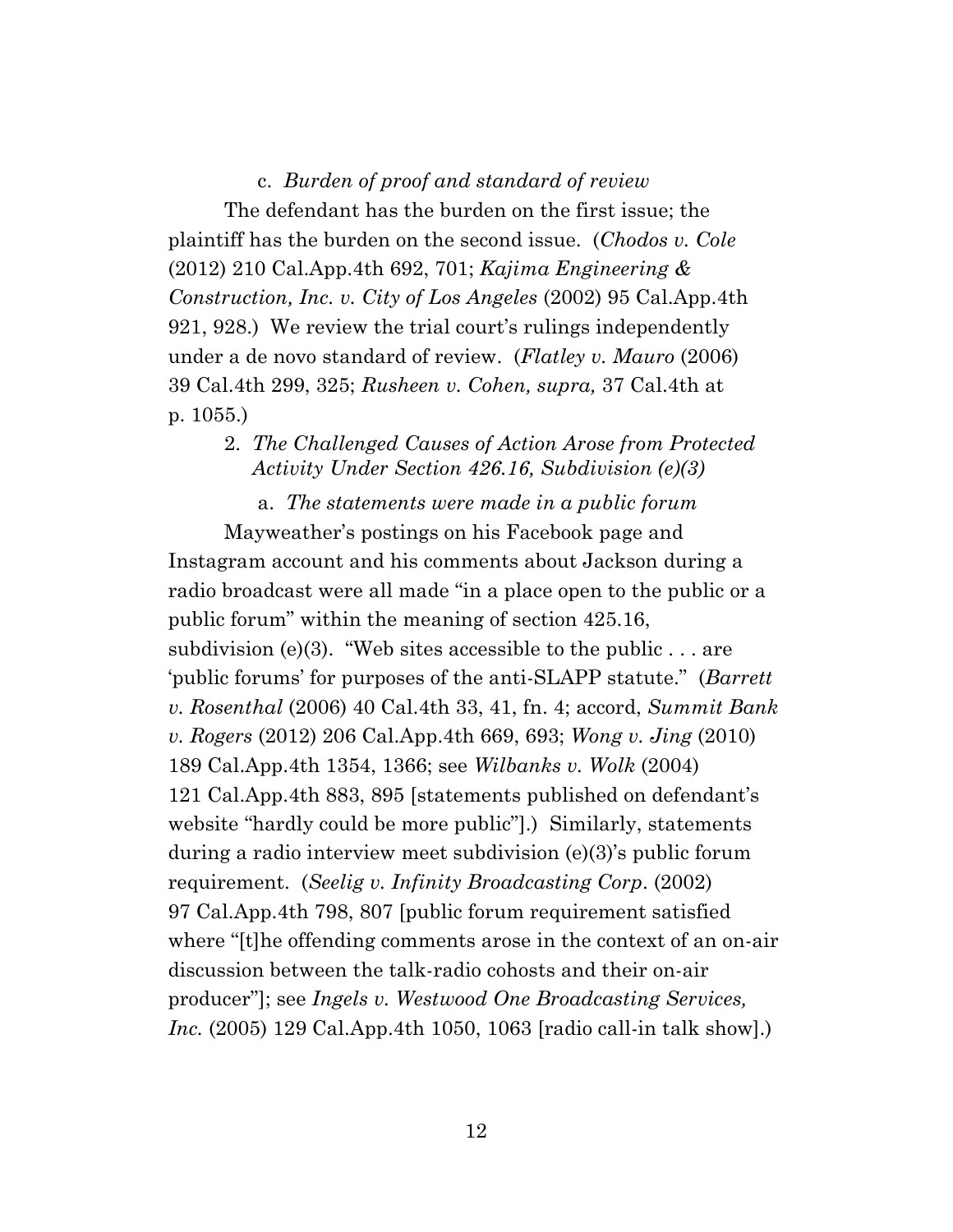#### b. *The statements concerned an issue of public interest*

Although Jackson concedes that discussion of the ethical or moral issues surrounding abortion involves a public issue, she argues Mayweather's actions were not connected to any legitimate public interest in abortion and, therefore, the trial court erred in finding the gravamen of her claims was based on Mayweather's protected activity. Rather, she insists, the principal thrust of her action was harassment, not speech. Accordingly, whether or not we agree Jackson established a probability of prevailing on each of her claims against Mayweather, she contends the trial court's order denying the motion to strike should be affirmed. $^{2}$ 

Jackson is correct that, simply because a general topic is an issue of public interest, not every statement somewhat related to that subject is also a matter of public interest within the meaning of section 425.16, subdivision  $(e)(3)$  or  $(e)(4)$ . For example, in *Dual Diagnosis Treatment Center, Inc. v. Buschel* (2016) 6 Cal.App.5th 1098 the Court of Appeal held, while discussion of drug and alcohol rehabilitation services may well be an issue of public interest, the licensing status of a single rehabilitation facility—at issue in the case before it—was not. (*Id.* at pp. 1105-1106 ["[t]here is no showing that the San Clemente rehabilitation facility impacts, or has the potential to impact a broad segment of society, or that the statements were part of some larger goal to provide consumer protection

<sup>&</sup>lt;sup>2</sup> No cross-appeal is needed for Jackson to make this argument. (Code Civ. Proc., § 906; see *Mayer v. C.W. Driver* (2002) 98 Cal.App.4th 48, 57 [respondent permitted to raise argument without cross-appeal that trial court reached right result "even if on the wrong theory"].)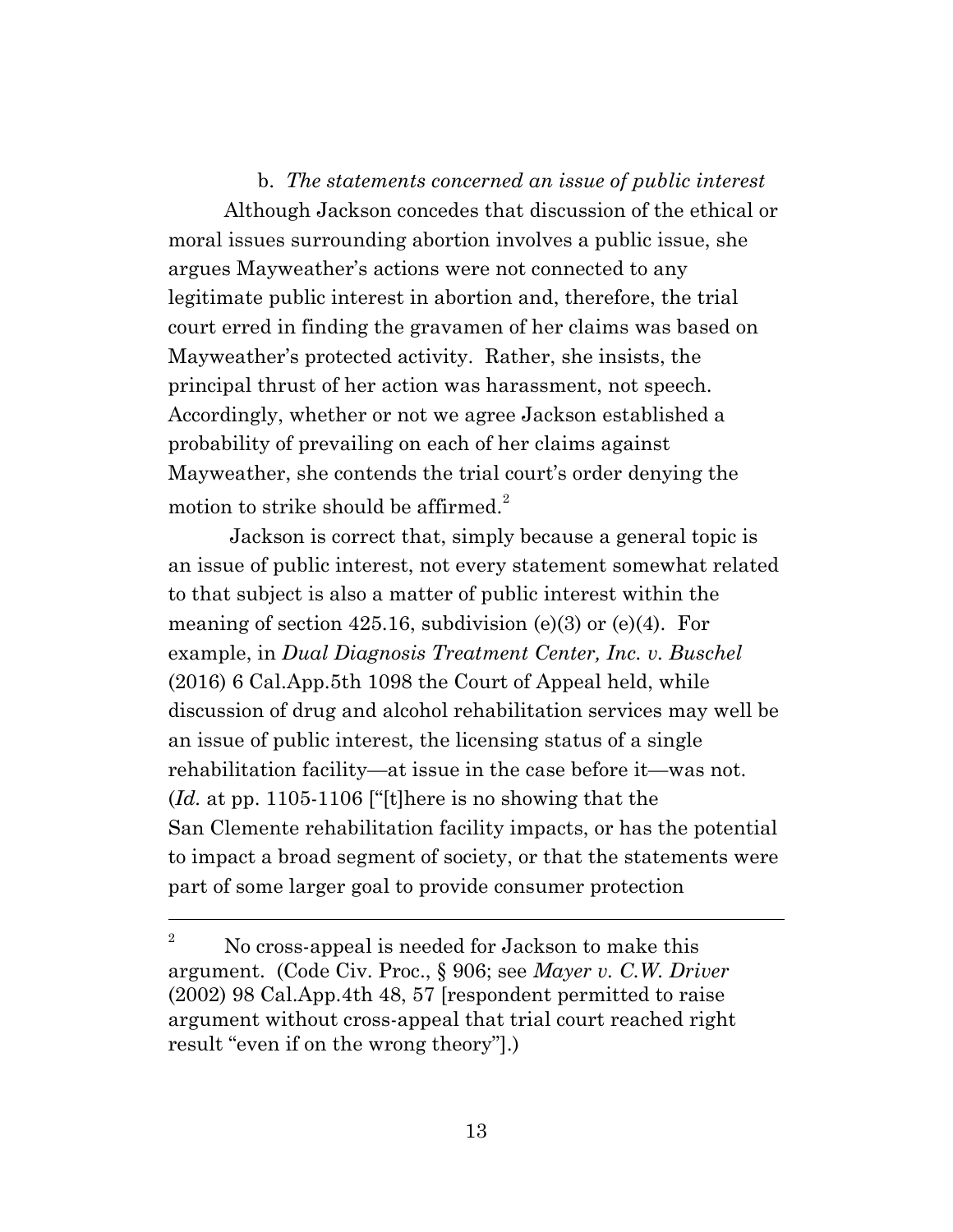information"; "[a]lmost any statement, no matter how specific, can be construed to relate to some broader topic"].) Similarly, in *Consumer Justice Center v. Trimedica International, Inc*. (2003) 107 Cal.App.4th 595, 601, the Court of Appeal held that advertising claims relating to the promised benefits of a specific herbal supplement did not concern an issue of public interest even if a broader discussion of alternative medicine or herbal supplements in general might. (See *Bikkina v. Mahadevan* (2015) 241 Cal.App.4th 70, 84 [defendant's statements "were only remotely related to the broader subject of global warming or climate change, and involved specific accusations of plagiarism and use of a contaminated sample"]; *Mann v. Quality Old Time Service, Inc.* (2004) 120 Cal.App.4th 90, 111, disapproved on another ground in *Baral*, *supra*, 1 Cal.5th at p. 392 [although pollution is a matter of general public interest, defendants' alleged statements "were not about pollution or potential public health and safety issues in general, but about [the plaintiffs'] specific business practices" and thus were not protected activity within the meaning of § 425.16]; compare *Commonwealth Energy Corp. v. Investor Data Exchange, Inc.* (2003) 110 Cal.App.4th 26, 34 [information about protecting consumers from investment scams might be an issue of public interest but statements concerning a company's investigatory services are not] with *Wong v. Jing*, *supra*, 189 Cal.App.4th at p. 1367 [web posting was of public interest because it dealt with more general issue of effects of dentists' use of certain products, not just a highly critical opinion of a particular dentist].)

Unlike the trial court we doubt whether Mayweather's assertion Jackson had an abortion, his posting of a copy of the sonogram of the twin fetuses or his personal statement of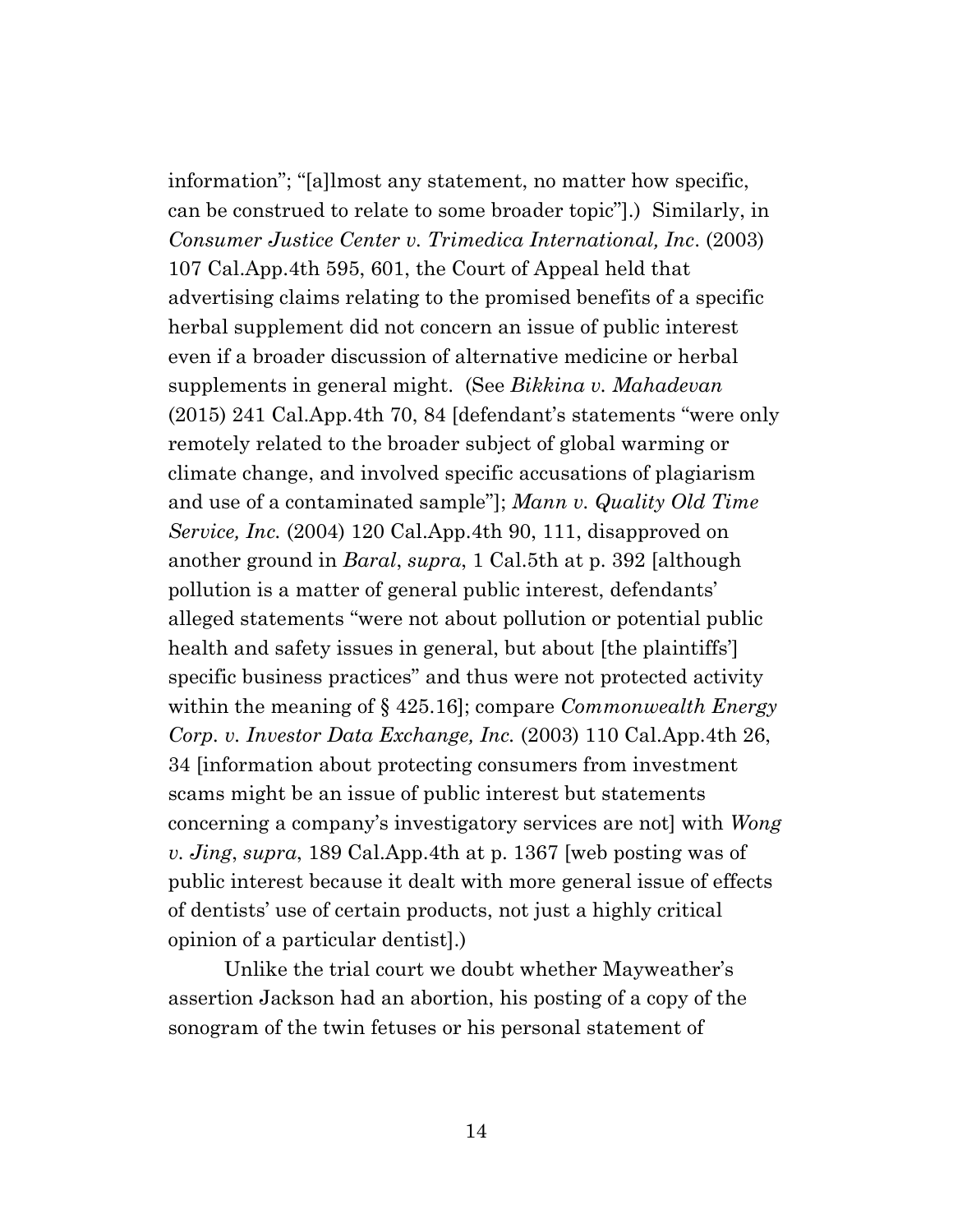opposition to "killing babies" contributed to the public debate on women's reproductive rights. (See *Wilbanks v. Wolk*, *supra*, 121 Cal.App.4th at p. 898 ["it is not enough that the statement refer to a subject of widespread public interest; the statement must in some manner itself contribute to the public debate"]; cf. *Gilbert v. Sykes* (2007) 147 Cal.App.4th 13, 23-24 [website posting not only criticized a widely known plastic surgeon but also contained information concerning "'nightmare' results that necessitated extensive revision surgery," thereby contributing to the general debate of "pros and cons of undergoing cosmetic surgery"].)

But we need not resolve that issue; for the evidence unequivocally established, as Jackson concedes, that she and Mayweather are both high profile individuals who were subject to extensive media scrutiny. As such, Mayweather's postings and comments concerning his relationship with Jackson, as well as Jackson's pregnancy, its termination and her cosmetic surgery, were "celebrity gossip" properly considered, under established case law, as statements in connection with an issue of public interest: "In general, '[a] public issue is implicated if the subject of the statement or activity underlying the claim . . . was a person or entity in the public eye." (*D.C. v. R.R*. (2010) 182 Cal.App.4th 1190, 1215; accord, *Seelig v. Infinity Broadcasting Corp*., *supra*, 97 Cal.App.4th at p. 807 [comments about a contestant on a popular, reality-style television program]; *Sipple v. Foundation for Nat. Progress* (1999) 71 Cal.App.4th 226, 239-240 [article about personal life of a nationally known political consultantl.) $3$ 

<sup>3</sup> Arguably Mayweather's postings of a copy of the sonogram and summary of Jackson's medical report are "conduct" in "furtherance of his right of free speech" within the meaning of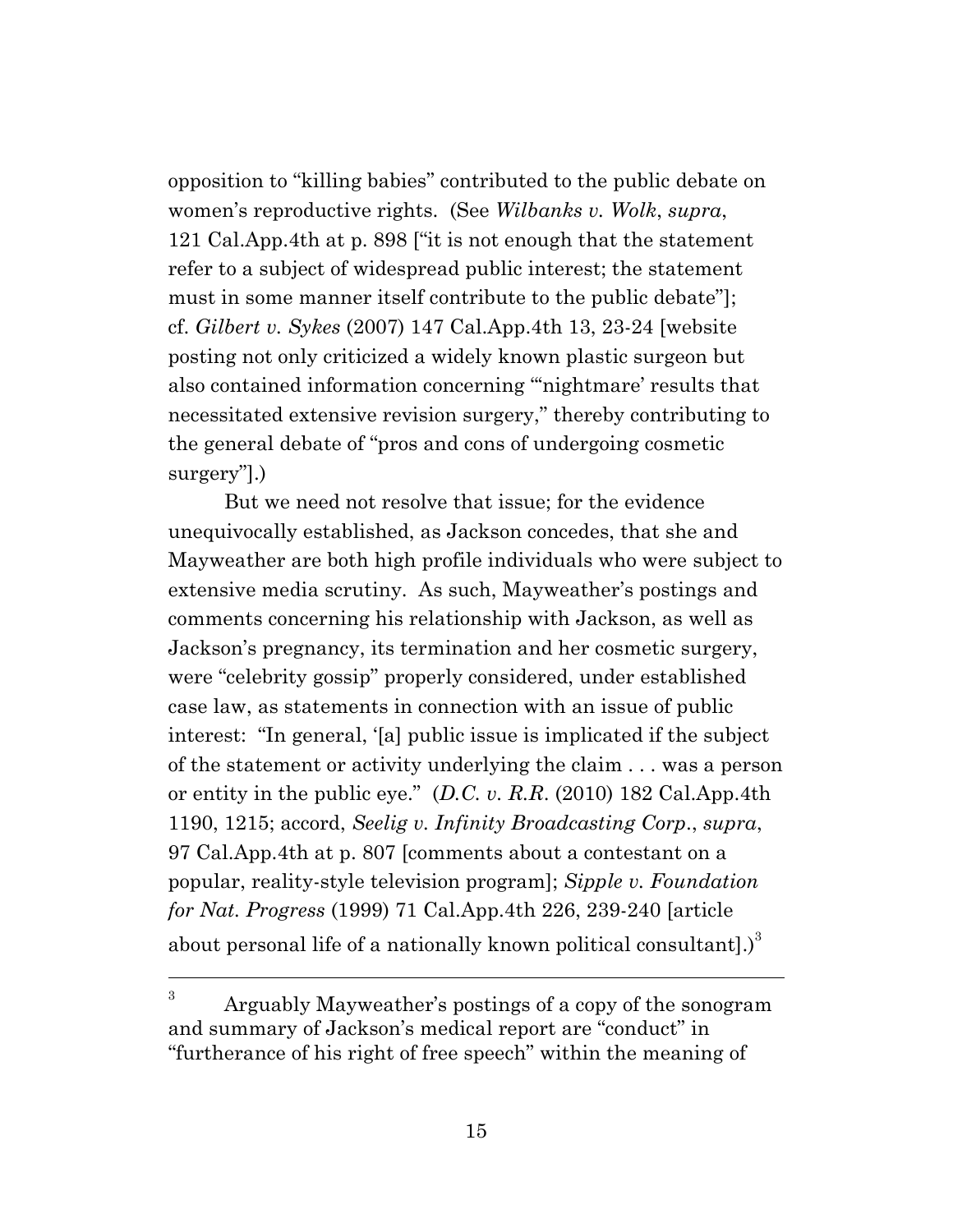This aspect of the threshold requirements of section 425.16 was thoroughly explored by our colleagues in Division Three of this court in *Hall v. Time Warner, Inc.* (2007) 153 Cal.App.4th 1337, an invasion of privacy action filed by Marlon Brando's retired housekeeper, a beneficiary named in Brando's will. The housekeeper sued the producers of the television program *Celebrity Justice*, who had broadcast a taped interview of the housekeeper at her nursing home. The housekeeper denied authorizing either the interview or its broadcast. The Court of Appeal reversed the denial of an anti-SLAPP motion filed by the producers, explaining, "The public's fascination with Brando and widespread public interest in his personal life made Brando's decisions concerning the distribution of his assets a public issue or an issue of public interest. Although [the housekeeper] was a private person and may not have voluntarily sought publicity or to comment publicly on Brando's will, she nevertheless became involved in an issue of public interest by virtue of being named in Brando's will. Defendants' television broadcast contributed to the public discussion of the issue by identifying [the housekeeper] as a beneficiary and showing her on camera. We conclude that the acts from which the complaint arises . . . constituted conduct in furtherance of the defendants' right of free speech 'in connection with a public issue or an issue of public interest' (§ 425.16, subd. (e)(4))." (*Id.* at p. 1347.)

Mayweather, like Brando, is someone whose professional accomplishments and private life have generated widespread

section 425.16, subdivision (e)(4), rather than a "statement" or "writing" in a public forum under subdivision (e)(3). However, subdivision (e)(4), like (e)(3), applies when the challenged act concerns "an issue of public interest."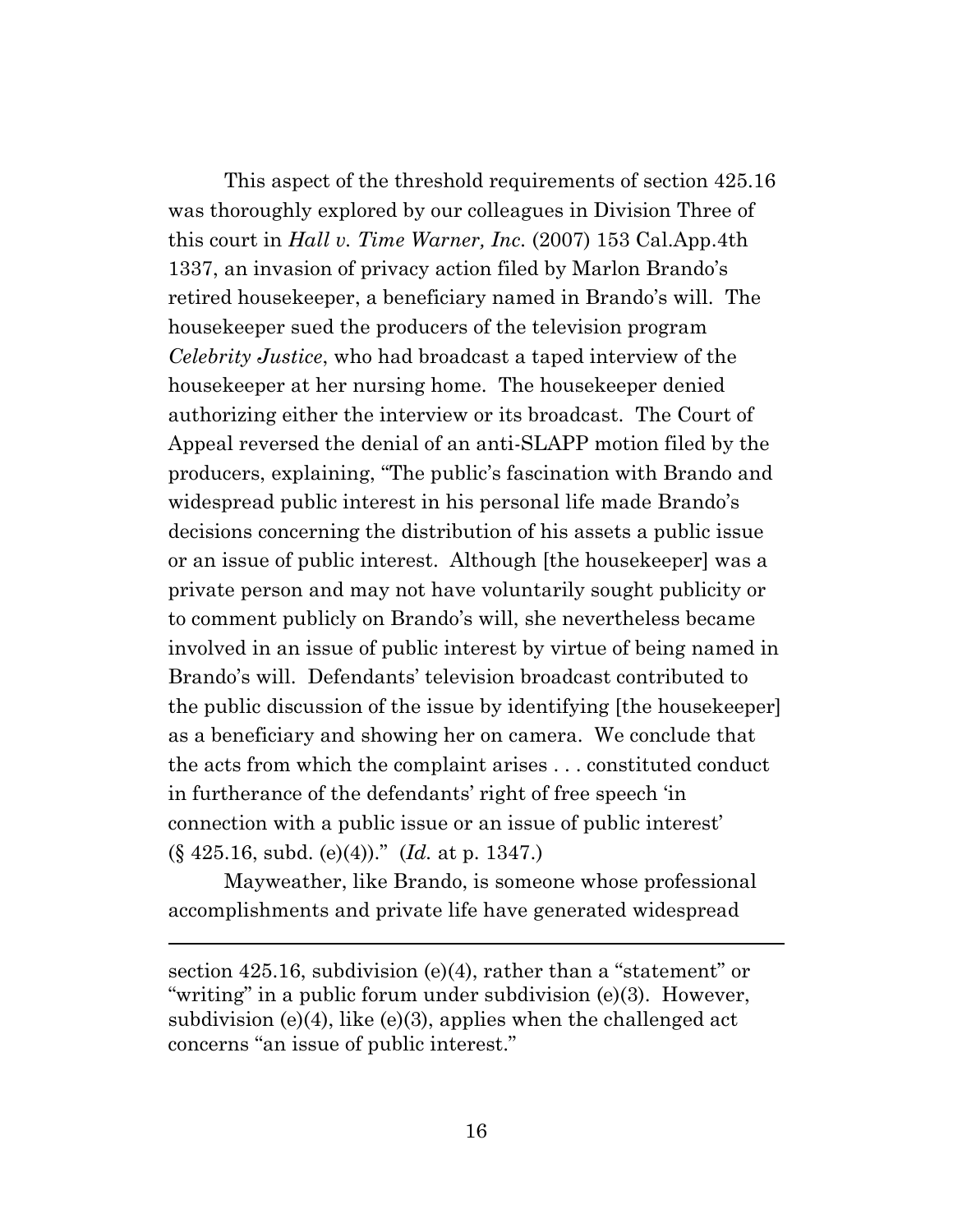public interest. A world champion boxer in five different weight divisions, he was at one time listed as the highest paid athlete in the world. In April 2013, while the events at issue in Jackson's complaint were occurring, Mayweather was the subject of a onehour primetime network documentary and appeared frequently as a guest on television and radio programs. According to the declaration filed in support of his special motion to strike, Mayweather had "millions of social media followers." Unlike Brando's retired housekeeper, however, the evidence also demonstrated that Jackson willingly participated in publication of information about her own life and her relationship with Mayweather that others—that is, those who did not aspire to a career in modeling and the entertainment industry—might well consider private. Indeed, according to Mayweather, Jackson asked him to help her become famous, which he did.

In sum, whether or not part of a larger campaign of harassment, as alleged by Jackson, Mayweather established that Jackson's causes of action for invasion of privacy and defamation, as well as for intentional and negligent infliction of emotional distress to the extent based on his social media postings and radio interview comments, arose from protected activity under section 425.16. (See *Olive Properties, L.P. v. Coolwaters Enterprises, Inc.* (2015) 241 Cal.App.4th 1169, 1175 ["'In the context of the anti-SLAPP statute, the "gravamen is defined by the *acts on which liability is based*." [Citation.] The "focus is on the principal thrust or gravamen of the causes of action, i.e., *the allegedly wrongful and injury-producing conduct* that provides the foundation for the claims."'"]; *Old Republic Construction Program Group v. The Boccardo Law Firm, Inc*. (2014) 230 Cal.App.4th 859, 868 ["a cause of action arises from protected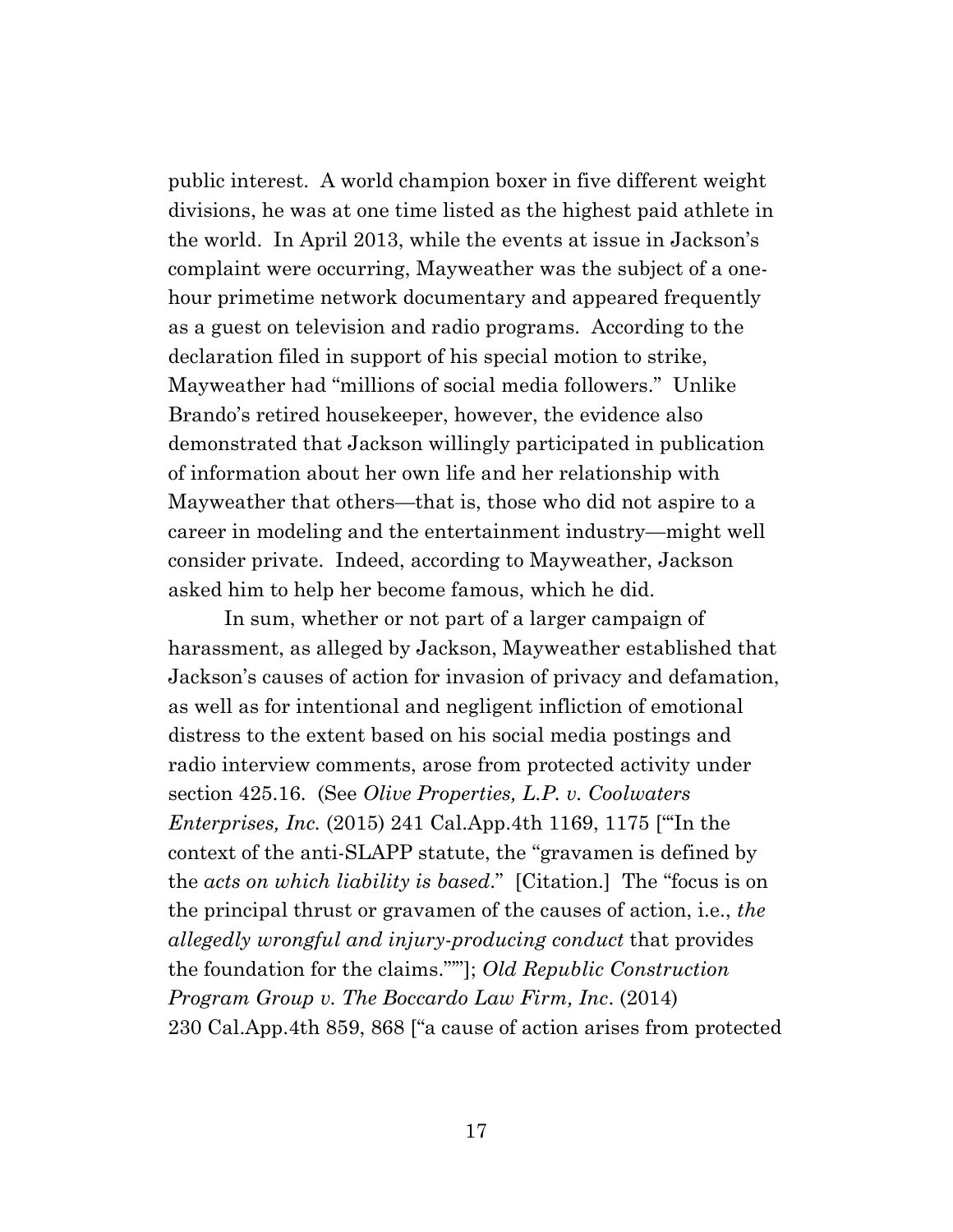conduct if the *wrongful, injurious act(s)* alleged by the plaintiff constitute protected conduct"].) The burden thus shifted to Jackson to demonstrate each challenged claim based on protected activity was legally sufficient and factually substantiated. (*Baral*, *supra*, 1 Cal.5th at p. 396.)

3. *Jackson Failed To Demonstrate a Probability of Prevailing on Her Cause of Action for Defamation and Most Aspects of Her Causes of Action for Invasion of Privacy*

Jackson's causes of action for public disclosure of private facts, false light portrayal and defamation are based on Mayweather's May 1, 2014 social media postings regarding the termination of her pregnancy and his reaction to it and on his subsequent statements regarding her cosmetic surgery. Although combined in Jackson's pleading, each set of disclosures is asserted as a ground for relief under the three legal theories advanced in the invasion of privacy and defamation counts of her complaint. Accordingly, as explained last year in *Baral*, *supra*, 1 Cal.5th 376, the second step of the analysis under section 425.16 requires Jackson to separately establish a probability of prevailing on each distinct claim for relief within the three causes of action: "[T]he plaintiff must make the requisite showing as to each challenged claim that is based on allegations of protected activity." (*Baral*, at p. 392; see *id.* at p. 395 ["[n]either the form of the complaint nor the primary right at stake is determinative"].)

Jackson's causes of action for intentional and negligent infliction of emotional distress, however, present an issue regarding so-called "mixed causes of action" not directly addressed in *Baral*. Although Jackson suggests that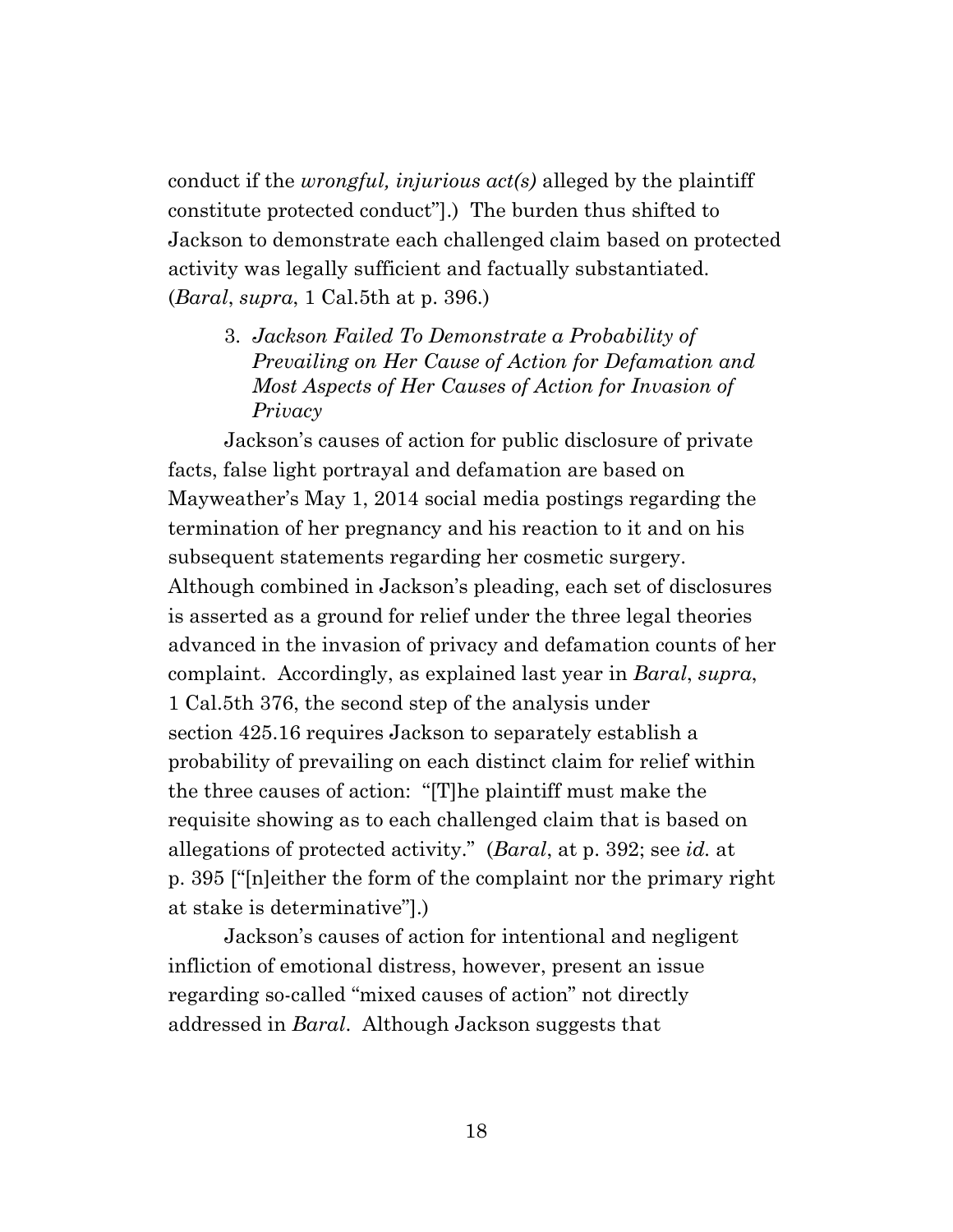Mayweather's comments regarding the termination of her pregnancy and his statements concerning cosmetic surgery, at least when considered together, constituted outrageous behavior that caused her severe emotional suffering, when fairly read, these tort claims challenge Mayweather's entire course of conduct toward her as she ended her relationship with him—not only the social media postings and radio comments but also Mayweather's threats and other retributive behavior. That is, neither claim is predicated solely on protected activity, but neither are those allegations "merely incidental" or "collateral" to the claims for relief. (Cf. *Baral*, *supra*, 1 Cal.5th at p. 394 ["[a]ssertions that are 'merely incidental' or 'collateral' are not subject to section 425.16"].) Accordingly, in evaluating Jackson's probability of prevailing on those two claims, a court would necessarily look at the evidence concerning the entire range of Mayweather's alleged misconduct, not simply the protected activity.

# a. *Invasion of privacy: public disclosure of private facts*

"[U]nder California common law the dissemination of truthful, newsworthy material is not actionable as a publication of private facts." (*Shulman v. Group W Productions, Inc.* (1998) 18 Cal.4th 200, 215 (*Shulman*).) To establish tort liability for this type of invasion of privacy,<sup>4</sup> the plaintiff must plead and prove (1) public disclosure (2) of a private fact (3) that would be offensive and objectionable to the reasonable person and (4) is not

California courts have recognized four distinct types of right of privacy claims: "(1) intrusion upon one's physical solitude or seclusion; (2) public disclosure of private facts; (3) false light in the public eye; and (4) appropriation." (*Forsher v. Bugliosi* (1980) 26 Cal.3d 792, 808.)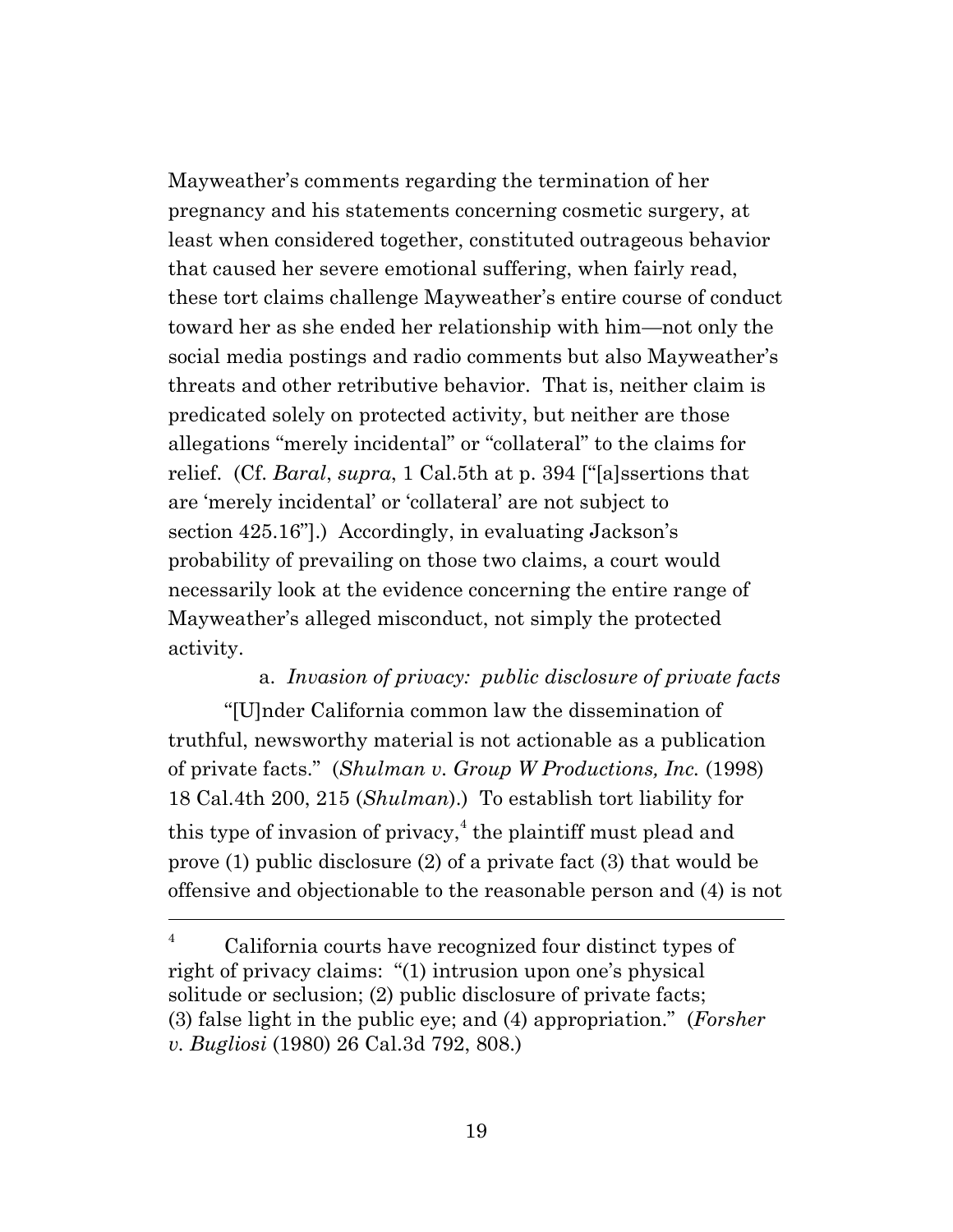of legitimate public concern. (*Taus v. Loftus*, *supra*, 40 Cal.4th at p. 717; *Shulman*, at p. 214.) With respect to the fourth element, the Supreme Court held in *Shulman*, and reaffirmed in *Taus*, that "newsworthiness" is a complete bar to liability for publication of truthful information. (*Taus*, at p. 717 & fn. 14; *Shulman*, at p. 215.) In analyzing the element of newsworthiness, appellate decisions "balance[] the public's right to know against the plaintiff's privacy interest by drawing a protective line at the point the material revealed ceases to have any substantial connection to the subject matter of the newsworthy report." (*Schulman*, at p. 224.)

Although "legitimate public interest does not include 'a morbid and sensational prying into private lives *for its own sake*'" (*Shulman*, *supra*, 18 Cal.4th at p. 224), the protection accorded the right to disseminate truthful information by both the common law and the constitutional guarantee of freedom of expression """" applies" with equal force to the publication whether it be a news report or an entertainment feature . . . .' Thus, newsworthiness is not limited to 'news' in the narrow sense of reports of current events. 'It extends also to the use of names, likenesses or facts in giving information to the public for purposes of education, amusement or enlightenment, when the public may reasonably be expected to have a legitimate interest in what is published.'" (*Id.* at p. 225; see *id*. at p. 226 ["[i]ntensely personal or intimate revelations might not, in a given case, be considered newsworthy, especially where they bear only slight relevance to a topic of legitimate public concern"].)

The question whether a publication was newsworthy is different, in both a legal and practical sense, from whether it was offensive within the meaning of the private facts tort. Jackson's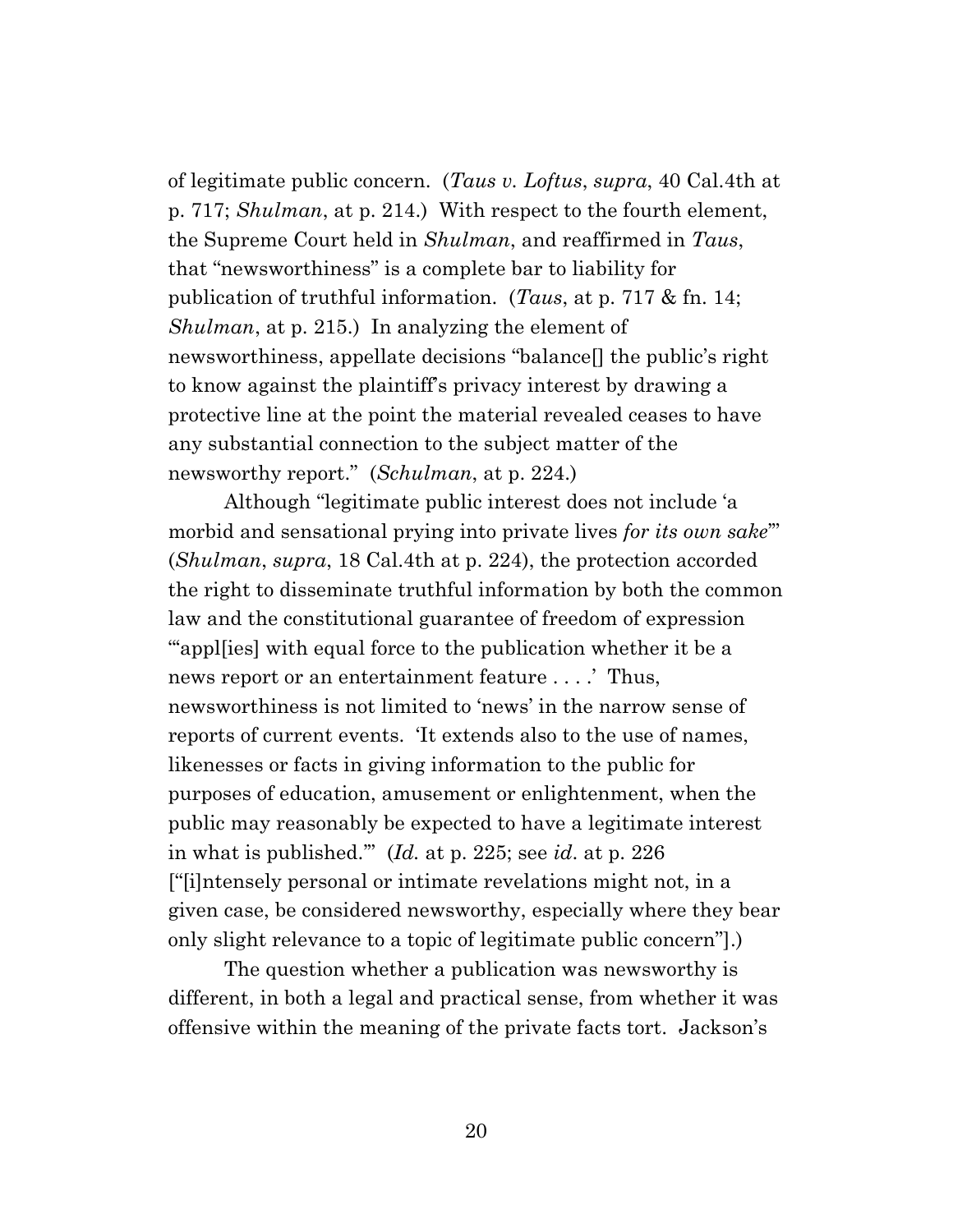pregnancy, the subsequent termination of that pregnancy whether by abortion (which she has neither admitted nor denied) or otherwise—and her use of cosmetic surgery to enhance her appearance would, under many circumstances, be considered intensely private information; and its unwanted disclosure might well be offensive to a reasonable person. (Cf. *Taus v. Loftus*, *supra*, 40 Cal.4th at pp. 733-734 ["personal information about a person that happens to be known by the person's relatives or close friends is not information that has entered the public domain"].) Nonetheless, at a time when entertainment news and celebrity gossip often seem to matter more than serious policy discussions, given Jackson's high profile and voluntary disclosure on social media of many aspects of her personal life, the publication of those otherwise intimate facts must necessarily be considered newsworthy under the broad definition of that term developed and applied by the Supreme Court and courts of appeal: "[T]here is a public interest which attaches to people who, by their accomplishments, mode of living, professional standing or calling, create a legitimate and widespread attention to their activities. Certainly, the accomplishments and way of life of those who have achieved a marked reputation or notoriety by appearing before the public such as actors and actresses [and] professional athletes, . . . may legitimately be mentioned and discussed in print or on radio or television. Such public figures have to some extent lost the right of privacy, and it is proper to go further in dealing with their lives and public activities than with those of entirely private persons." (*Carlisle v. Fawcett Publications, Inc*. (1962) 201 Cal.App.2d 733, 746-747; accord, *Stewart v. Rolling Stone LLC* (2010) 181 Cal.App.4th 664, 677- 678; see *Michaels v. Internet Entertainment Group, Inc*. (C.D.Cal.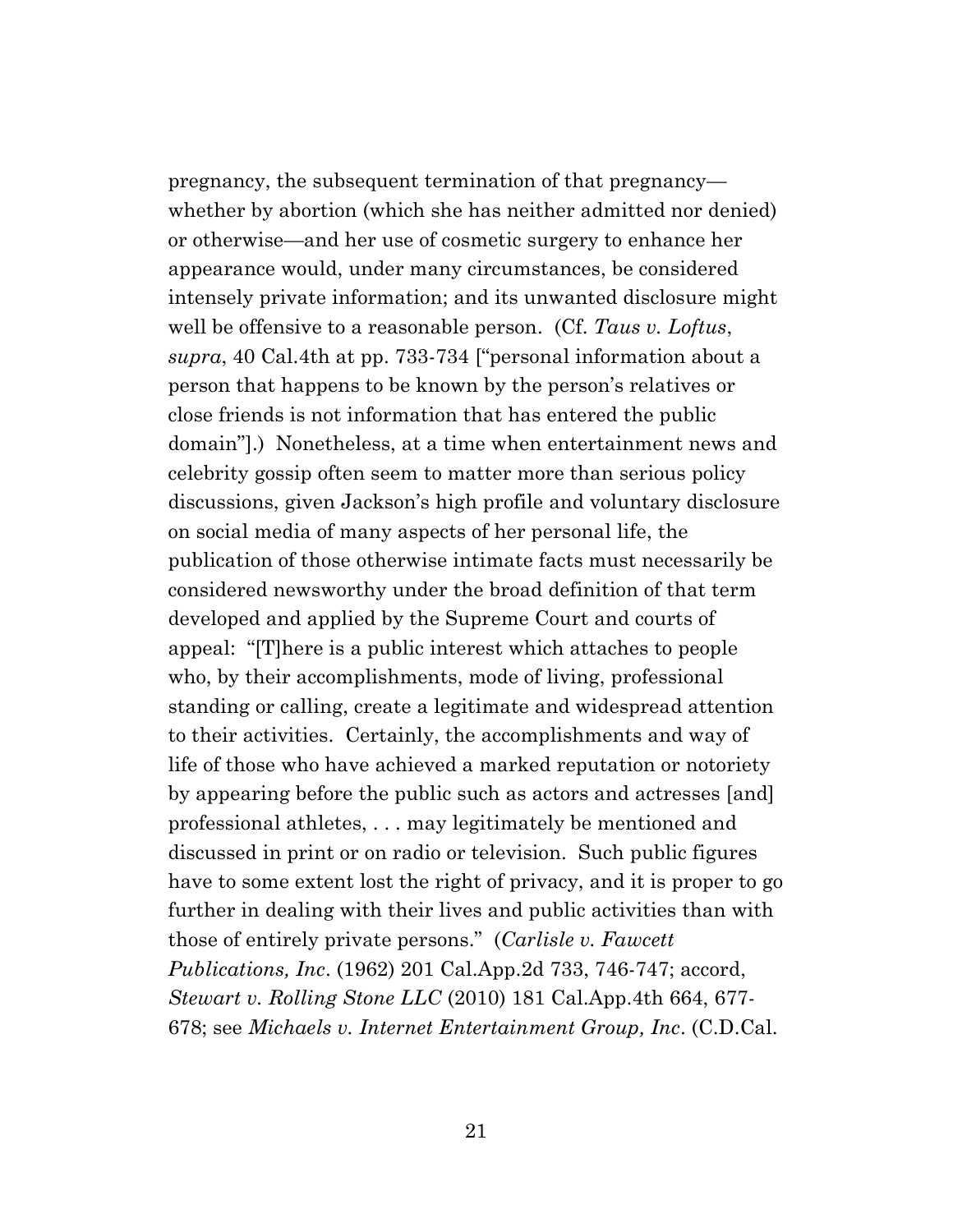1998) 5 F.Supp.2d 823, 840 ["[n]ewsworthiness is defined broadly [by the California courts] to include not only matters of public policy, but any matter of public concern, including the accomplishments, everyday lives, and romantic involvements of famous people"]; see generally *Shulman*, *supra*, 18 Cal.4th at p. 228 [court may conclude "the disputed material was newsworthy as a matter of law"].)

Although Jackson cannot base her private facts cause of action on Mayweather's disclosures that she had an abortion and had undergone cosmetic surgery, Mayweather's posting of the sonogram of the twins Jackson had been carrying before her pregnancy terminated and the summary medical report regarding her pregnancy falls outside the protection accorded a newsworthy report. On this record at least, publishing those images served no legitimate public purpose, even when one includes entertainment news within the zone of protection. Rather, Mayweather's Internet display of this material appears equivalent to the unauthorized distribution of photographs of a decapitated accident victim that the Court of Appeal in *Catsouras v. Department of California Highway Patrol* (2010) 181 Cal.App.4th 856 held properly served as the basis for an invasion of privacy action by the decedent's family.

The *Catsouras* court recognized that surviving family members have no right of privacy arising from discussions of the life of a decedent, but held they do have a common law privacy right in the death images of the decedent. (*Catsouras v. Depatment of California Highway Patrol*, *supra*, 181 Cal.App.4th at pp. 863-864.) After quoting *Shulman* for the elements of a claim of invasion of privacy based on the public disclosure of private facts, the *Catsouras* court acknowledged such images may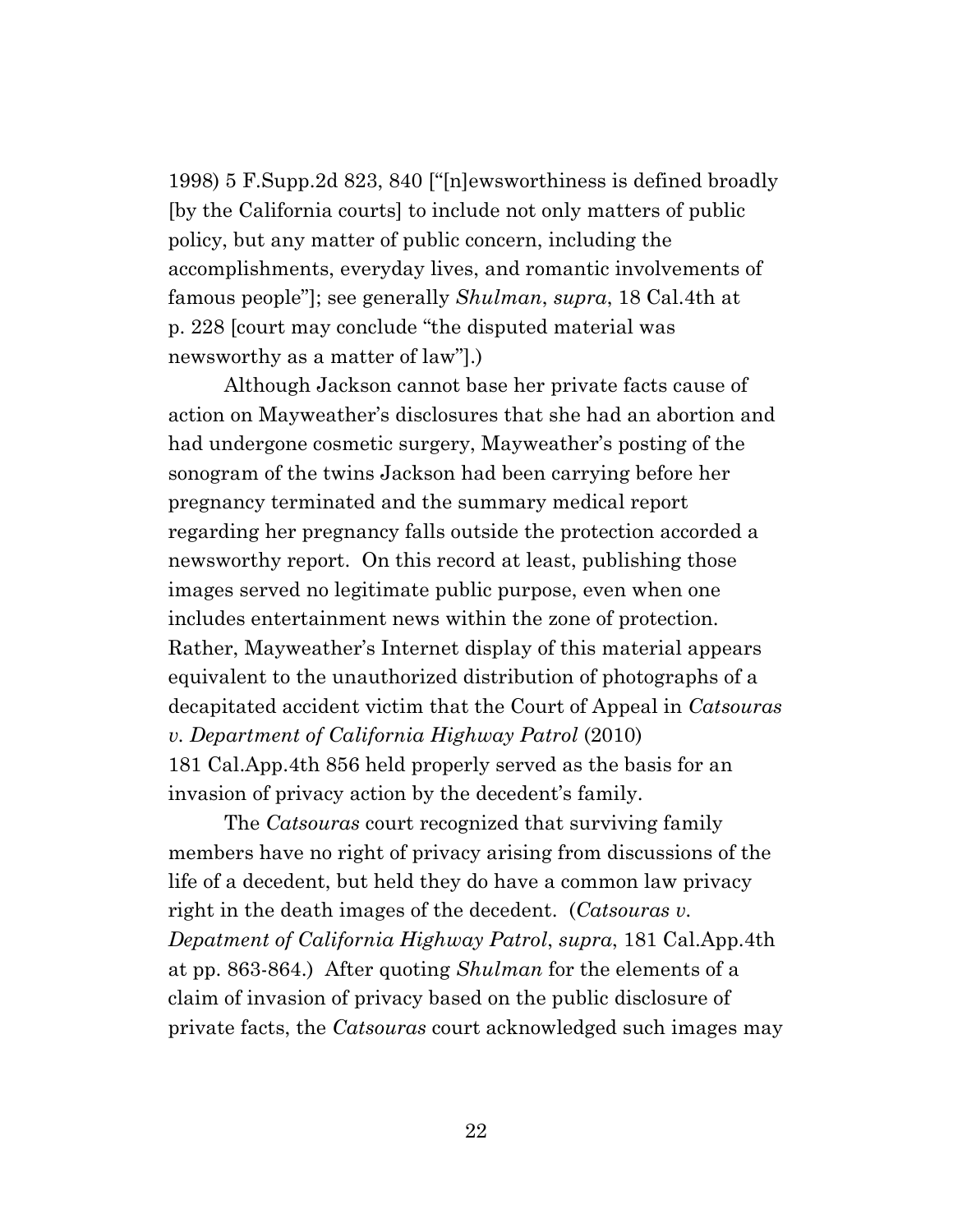involve issues of public interest.  $(Id.$  at p. 874.)<sup>5</sup> However, citing *Diaz v. Oakland Tribune, Inc*. (1983) 139 Cal.App.3d 118, 126, the *Catsouras* court explained, "morbid and sensational eavesdropping or gossip 'serves no legitimate public interest and is not deserving of protection.'" (*Catsouras*, at p. 874; see *Michaels v. Internet Entertainment Group, Inc*., *supra*, 5 F.Supp.2d at p. 839 ["While [Bret] Michael's voluntary assumption of fame as a rock star throws open his private life to some extent, even people who voluntarily enter the public sphere retain a privacy interest in the most intimate details of their lives. [Citations] [¶] . . . Because they sought fame, [Pamela Anderson] Lee and Michaels must tolerate some public exposure of the fact of their involvement. [Citation.] The fact recorded on the [disputed sex t]ape, however, is not that Lee and Michaels were romantically involved, but rather the visual and aural details of their sexual relations, facts which are ordinarily considered private even for celebrities."].)

Jackson has made a prima facie showing that Mayweather's publication of the sonogram and summary medical report, like the *Catsouras* photographs and Michaels-Lee sex tape, involved a "morbid and sensational" prying into her private life and thus constituted a cognizable basis for her invasion of privacy claim. Accordingly, Jackson adequately demonstrated a

<sup>5</sup> The court also found that additional constitutional concerns should be addressed if the plaintiff were seeking to impose civil liability for invasions of privacy against a media defendant, rather than law enforcement officers who had distributed photographs of the victim of an automobile accident with no law enforcement purpose. (*Catsouras v. Department of California Highway Patrol, supra*, 181 Cal.App.4th at p. 874.)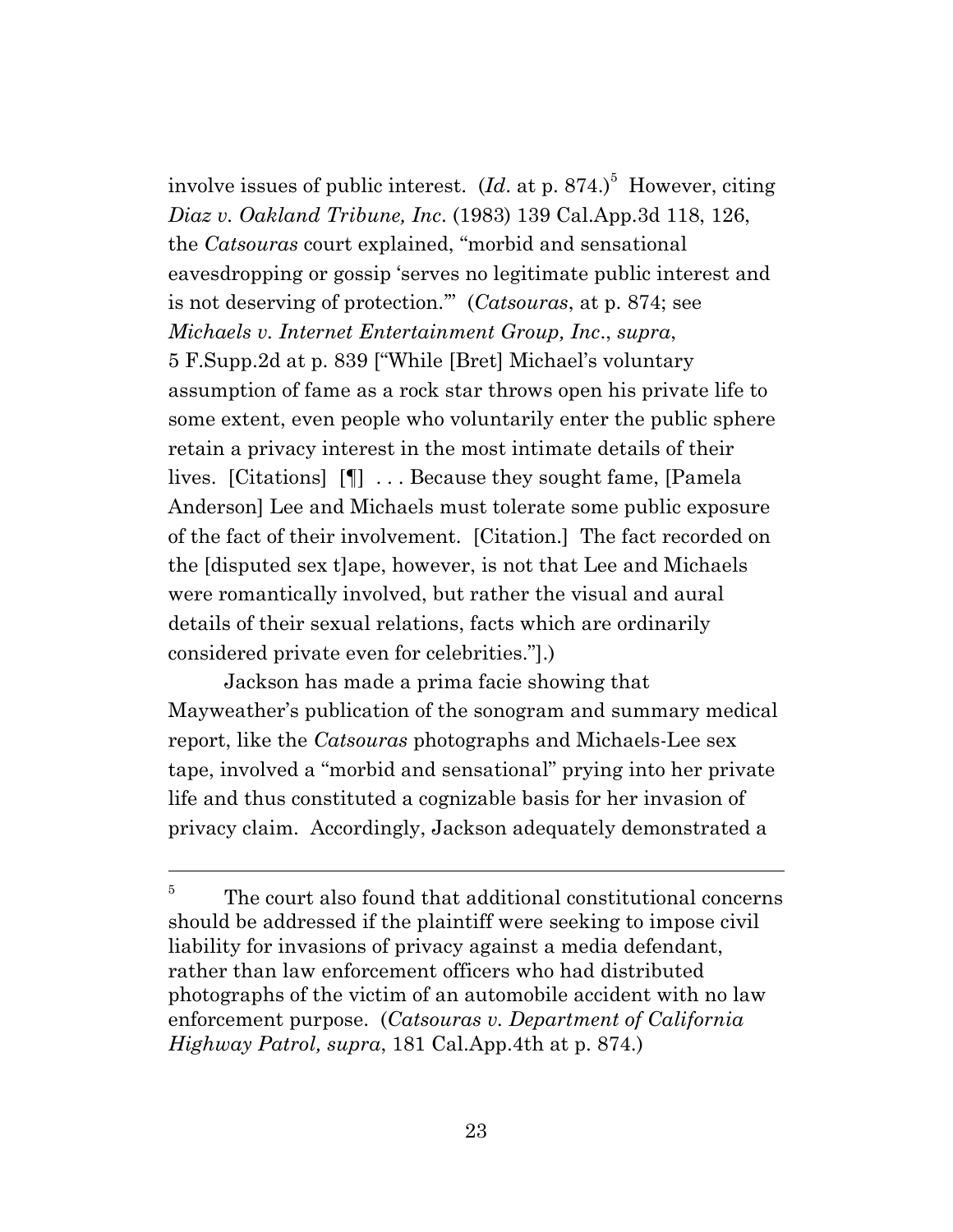probability of prevailing on her cause of action for public disclosure of private facts based on the posting of these two items. To that limited extent only, we affirm the trial court's ruling denying the special motion to strike as directed to Jackson's first cause of action for invasion of privacy. $^6$ 

 $6$  Mayweather's suggestion that First Amendment decisions from the United States Supreme Court preclude imposition of tort liability for publication of lawfully acquired, truthful information, no matter how sensitive it may be and without regard to its newsworthiness, is misplaced. Reviewing the relevant cases in *Gates v. Discovery Communications*, *Inc.* (2004) 34 Cal.4th 679, 694-695, the California Supreme Court explained, as it had previously in *Shulman*, *supra*, 18 Cal.4th at pages 214- 218, that the issue of newsworthiness had not been given extensive consideration by the United States Supreme Court because the cases it considered involved public records made available to the press, and its concern was the press's responsibility to report the operations of government, including judicial proceedings, not disclosure of intimate details of the plaintiff's private life. Neither the United States Supreme Court nor the California Supreme Court has held the First Amendment necessarily precludes an invasion of privacy claim based on allegations of harm caused by the publication of facts, as here, obtained from a nonpublic source. (See, e.g., *The Florida Star v. B.J.F.* (1989) 491 U.S. 524, 541 [109 S.Ct. 2603, 105 L.Ed.2d 443] ["We do not hold that truthful publication is automatically constitutionally protected, or that there is no zone of personal privacy within which the State may protect the individual from intrusion by the press, or even that a State may never punish publication of the name of a victim of a sexual offense. We hold only that where a newspaper publishes truthful information which it has lawfully obtained, punishment may lawfully be imposed, if at all, only when narrowly tailored to a state interest of the highest order, and that no such interest is satisfactorily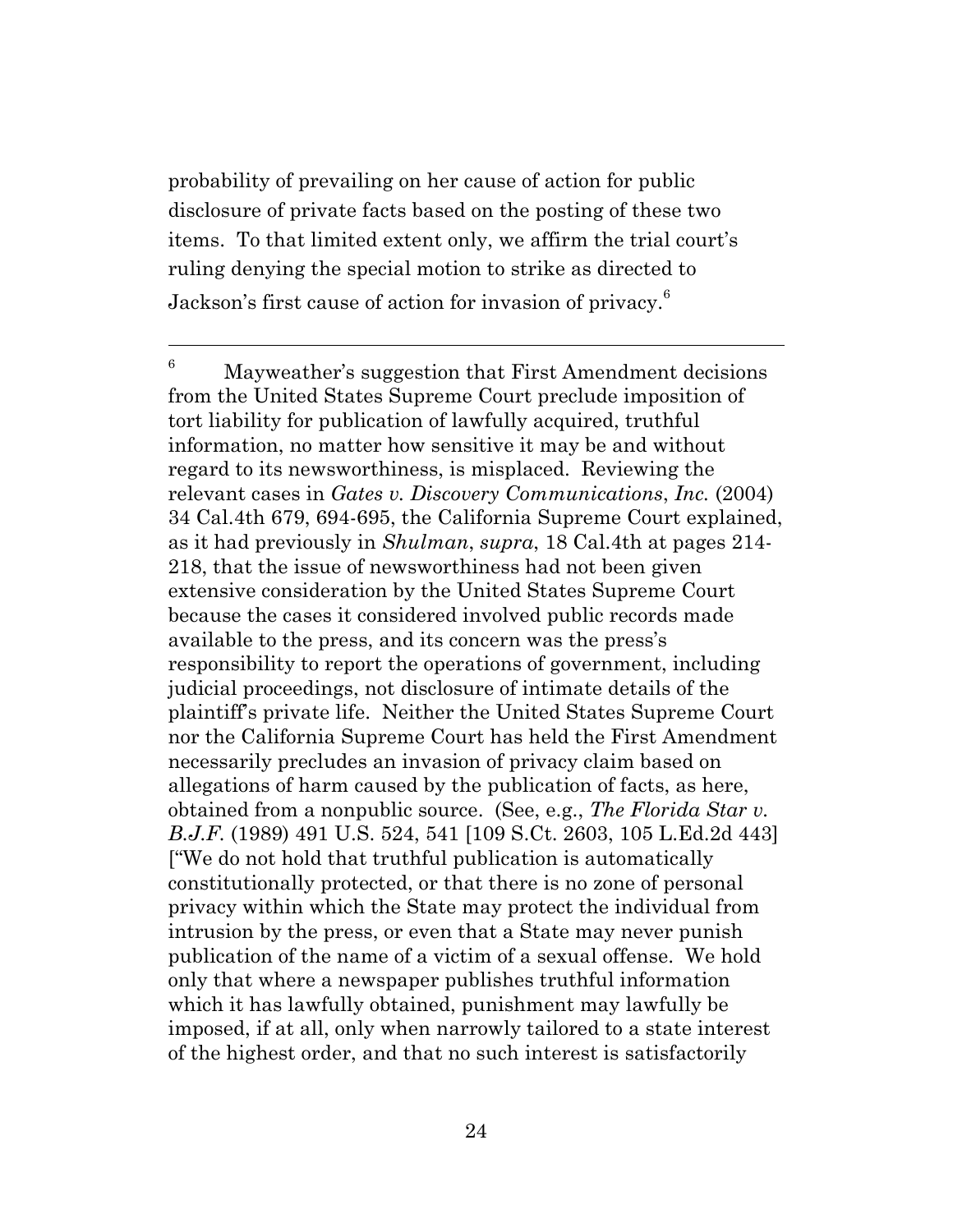#### b. *Defamation*

"'The elements of a defamation claim are (1) a publication that is (2) false, (3) defamatory, (4) unprivileged, and (5) has a natural tendency to injure or causes special damage.'" (*John Doe 2 v. Superior Court* (2016) 1 Cal.App.5th 1300, 1312; accord, *Taus v. Loftus*, *supra*, 40 Cal.4th at p. 720; *Wong v. Jing*, *supra*, 189 Cal.App.3d at p. 1369.) "In general, . . . a written communication that is false, that is not protected by any privilege, and that exposes a person to contempt or ridicule or certain other reputational injuries, constitutes libel." (*Shively v. Bozanich* (2003) 31 Cal.4th 1230, 1242.) The defamatory statement must specifically refer to, or be "of or concerning," the plaintiff. (*Blatty v. New York Times Co*. (1986) 42 Cal.3d 1033, 1042.)

"If the person defamed is a public figure,  $[7]$  he cannot recover unless he proves, by clear and convincing evidence . . . ,

served by imposing liability under [the state statute at issue here] to appellant under the facts of this case."].)

<sup>7</sup> As the United States Supreme Court explained in *Gertz v. Robert Welch, Inc.* (1974) 418 U.S. 323, 351 [94 S.Ct. 2997, 41 L.Ed.2d 789], the public-figure designation "may rest on either of two alternative bases. In some instances an individual may achieve such pervasive fame or notoriety that he becomes a public figure for all purposes and in all contexts. More commonly, an individual voluntarily injects himself or is drawn into a particular public controversy and thereby becomes a public figure for a limited range of issues. In either case such persons assume special prominence in the resolution of public questions." (Accord, *Khawar v. Globe Internat*., *Inc.* (1998) 19 Cal.4th 254, 263 ["There are two types of public figures: 'Some occupy positions of such persuasive power and influence that they are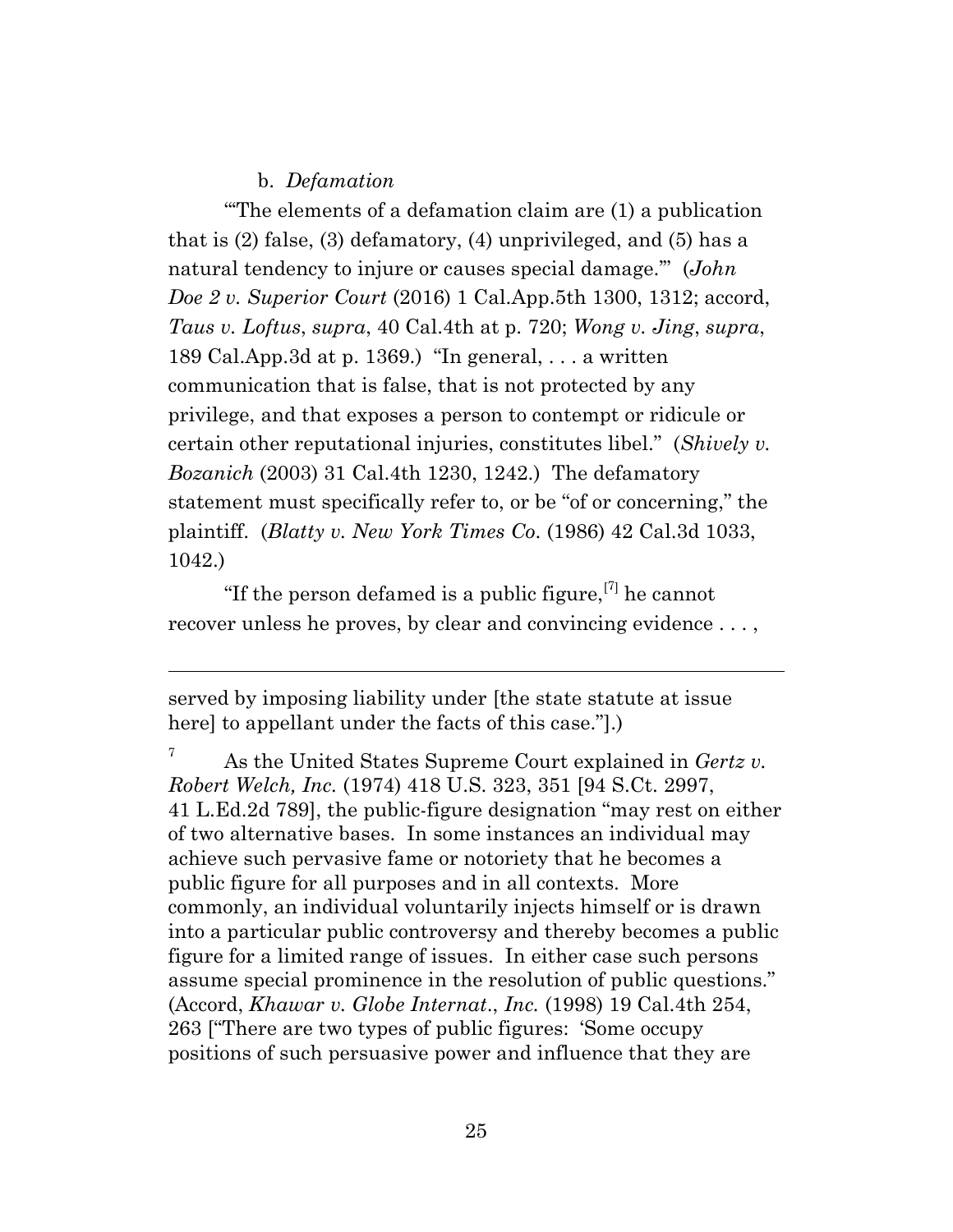that the libelous statement was made with '"actual malice'"—that is, with knowledge that it was false or with reckless disregard of whether it was false or not.'" (*Reader's Digest Assn. v. Superior Court* (1984) 37 Cal.3d 244, 256; accord, *Gertz v. Robert Welch, Inc*. (1974) 418 U.S. 323, 344-345 [94 S.Ct. 2997, 41 L.Ed.2d 789] [public figures may prevail in a libel action only if they prove that the defendant's defamatory statements were made with actual knowledge of falsehood or reckless disregard for the truth]; see *Christian Research Institute v. Alnor* (2007) 148 Cal.App.4th 71, 84.)<sup>8</sup> "The rationale for such differential treatment is, first, that the public figure has greater access to the media and therefore greater opportunity to rebut defamatory statements, and second, that those who have become public figures have done so voluntarily and therefore 'invite attention and comment.'"

deemed public figures for all purposes. More commonly, those classed as public figures have thrust themselves to the forefront of particular public controversies in order to influence the resolution of the issues involved. In either event, they invite attention and comment.'"].)

Jackson does not dispute that she is properly considered a public figure by reason of her celebrity status for purposes of her invasion of privacy and defamation causes of action.

8 The term "actual malice" adopted by the United States Supreme Court in *New York Times Co. v. Sullivan* (1964) 376 U.S. 254 [84 S.Ct. 710, 11 L.Ed. 2d 686] is now sometimes referred to as "constitutional malice" to distinguish it from the malice requirement for recovery of punitive damages under state law as defined in Civil Code section 3294 (also known as "malicein-fact"). (See *Brown v. Kelly Broadcasting Co.* (1989) 48 Cal.3d 711, 745; *Nadel v. Regents of University of California* (1994) 28 Cal.App.4th 1251, 1258, fn. 1.)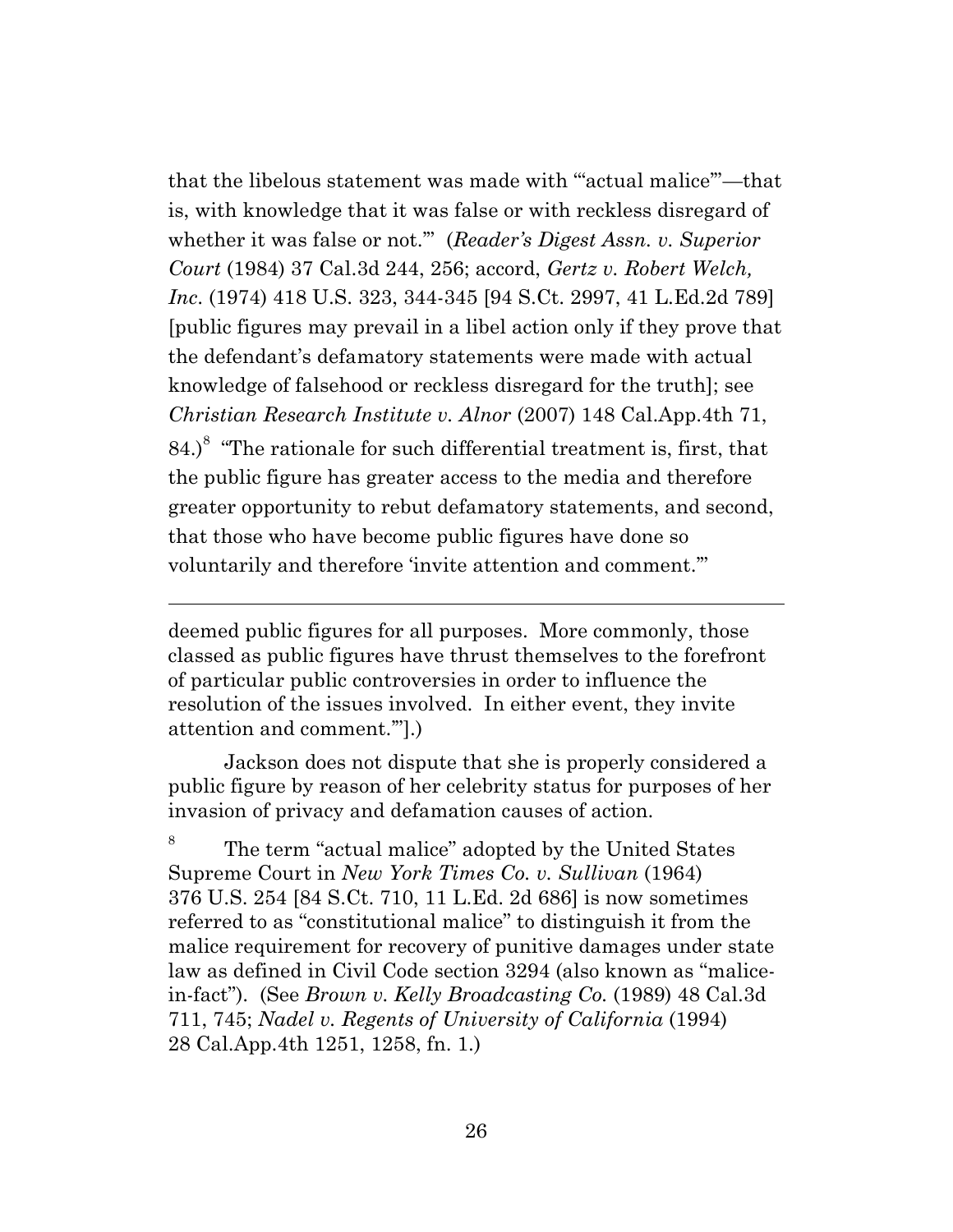(*Comedy III Productions, Inc. v. Gary Saderup, Inc*. (2001) 25 Cal.4th 387, 398.)

Because a defamatory statement must contain a provable falsehood, courts distinguish between statements of fact and statements of opinion for purposes of defamation liability. (*GetFugu, Inc. v. Patton Boggs LLP* (2013) 220 Cal.App.4th 141, 155; *Summit Bank v. Rogers*, *supra*, 206 Cal.App.4th at p. 695.) "Though mere opinions are generally not actionable [citation], a statement of opinion that implies a false assertion of fact is . . . ." (*Hawran v. Hixson* (2012) 209 Cal.App.4th 256, 289; accord, *GetFugu*, at p. 156.) Thus, the "inquiry is not merely whether the statements are fact or opinion, but '"whether a reasonable fact finder could conclude the published statement declares or implies a provably false assertion of fact."'" (*Hawran*, at p. 289; see *Summit Bank*, at p. 696 ["where an expression of opinion implies a false assertion of fact, the opinion can constitute actionable defamation"]; *Franklin v. Dynamic Details, Inc*. (2004) 116 Cal.App.4th 375, 385 ["the question is not strictly whether the published statement is fact or opinion," but "[r]ather, the dispositive question is whether a reasonable fact finder could conclude the published statement declares or implies a provably false assertion of fact"].)

Jackson's complaint identified as the basis for her defamation claim Mayweather's May 1, 2014 social media posts that the real reason their relationship ended was Jackson's abortion and his May 2, 2014 statements during a radio interview that she had undergone extensive cosmetic surgery procedures. According to Jackson, she, not Mayweather, ended their relationship; she did so because he would not change his ways (that is, because of his abusive behavior); and Mayweather's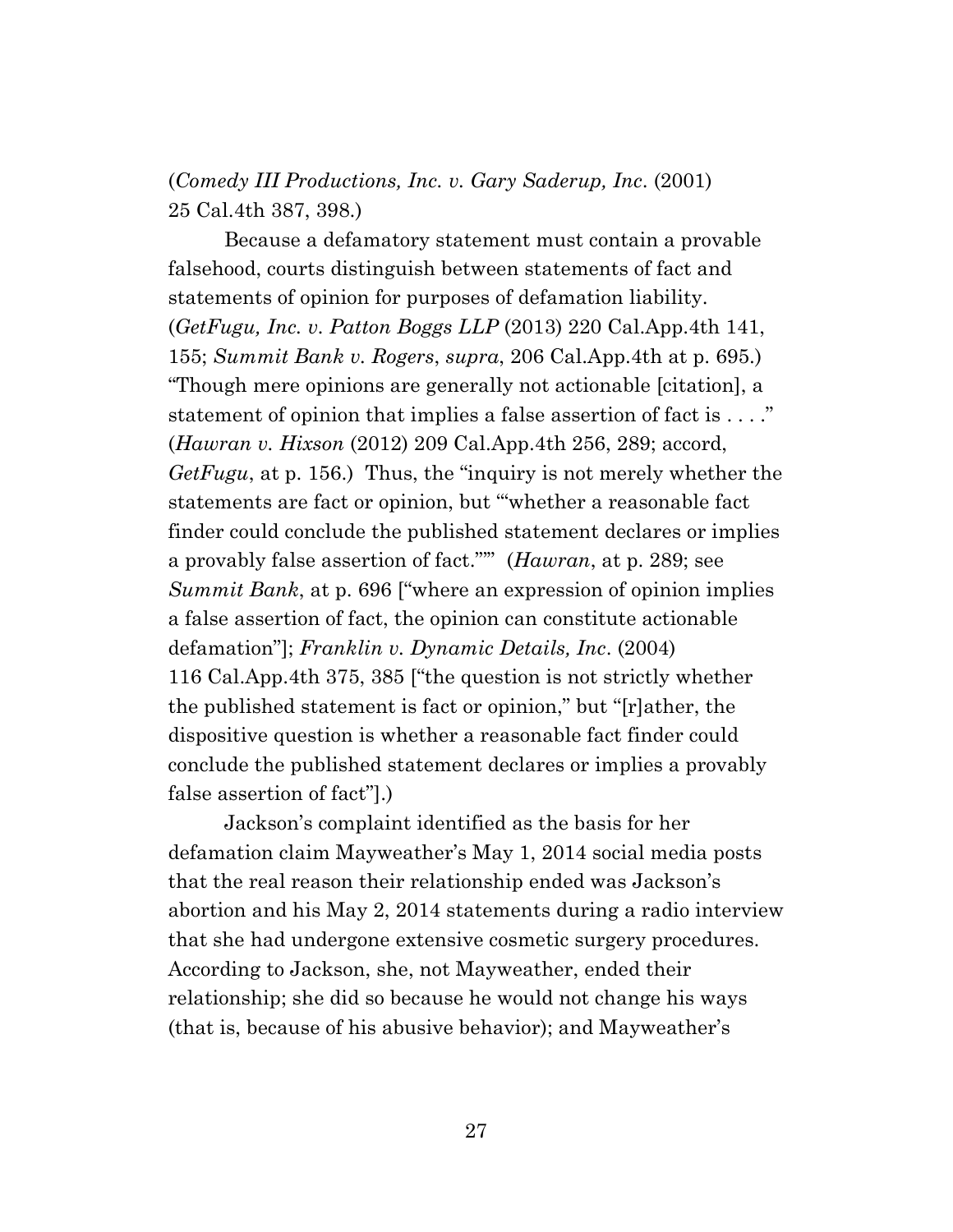contrary explanation was deliberately false. Mayweather, in response, has argued the reason a couple ended their relationship is necessarily a matter of opinion and, therefore, cannot be the basis for a defamation cause of action. He also argues his comments about Jackson's plastic surgery were in substance true, even if Jackson's surgery did not include all the body parts to which he alluded. Although Mayweather's analysis with respect to the May 1, 2014 postings is flawed, we agree Jackson failed to demonstrate a probability of prevailing as to either basis for her defamation claim.

The breakup of a romantic relationship can be mutual or unilateral. While it may be difficult in some instances to sort out which party initiated the separation (or whether both did), Mayweather's unequivocal statement that he ended his lengthy relationship with Jackson is an assertion of fact capable of being proved true or false, not opinion. Similarly, his explanation that he acted as he did because of his strong negative views on abortion is a statement of fact that is either true or false. Jackson's declaration contesting the truth of these statements that she, not Mayweather, initiated the breakup; and she ended the relationship because he refused to reform his abusive behavior—if credited, established that Mayweather made a provably false assertion of fact and did so knowingly, that is with constitutional malice.

But more is required. Given that Jackson has not contested the truth of Mayweather's declaration that she had an abortion, the statement that Mayweather ended his relationship with Jackson for that reason does not appear to be defamatory. On its face, the allegedly false part of the posts (the cause of the breakup) did not expose Jackson to contempt, ridicule or other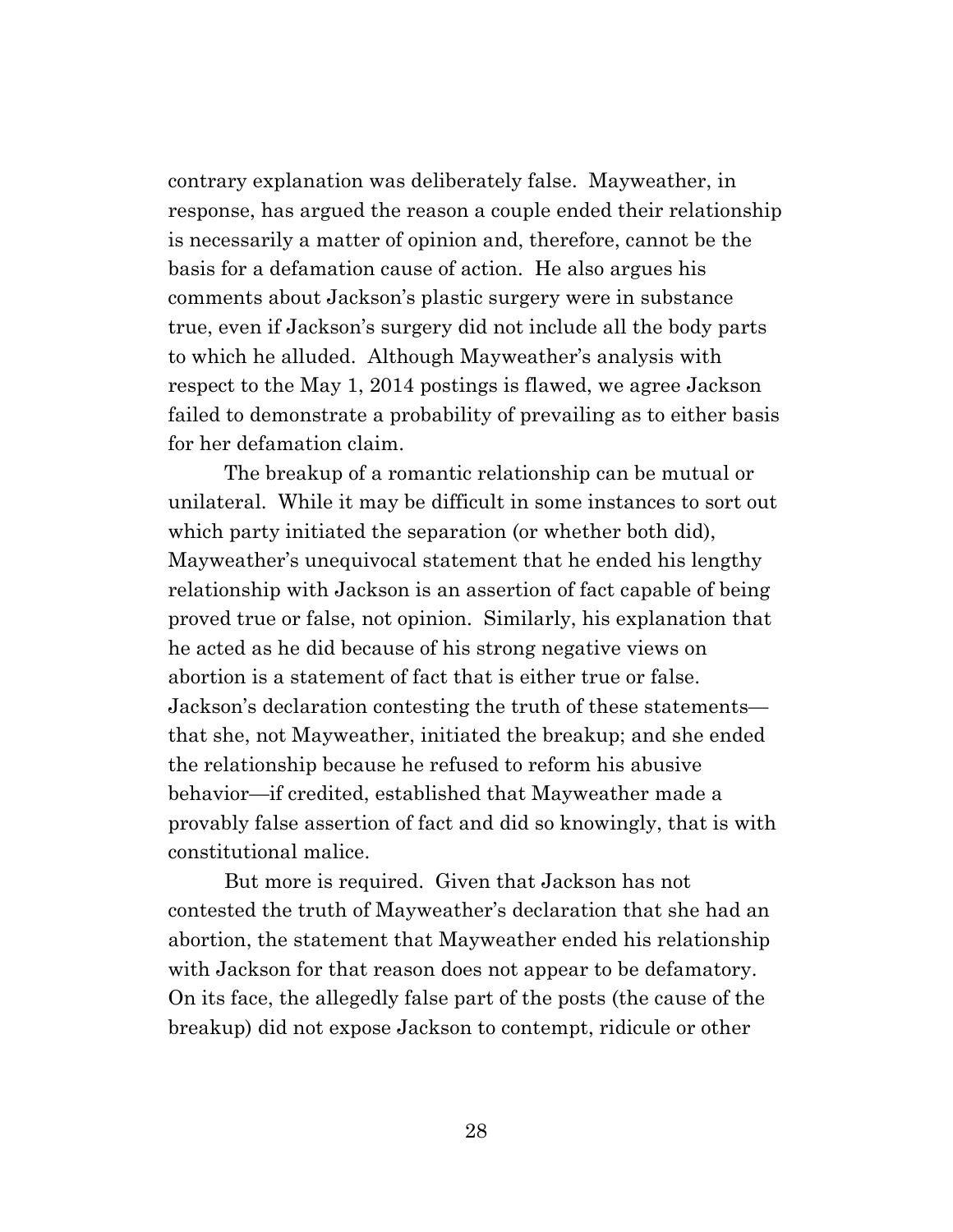reputational injury. (See Civ. Code, § 45 [defining libel]; *Shively v. Bozanich*, *supra*, 31 Cal.4th at p. 1242.) Indeed, the evidence Jackson presented of negative public reaction and the emotional distress she suffered as a result of Mayweather's May 1, 2014 posts focused on the abortion of the twin fetuses, not Mayweather's role in, or reasons for, ending the couple's relationship. The May 1, 2014 posts do not support Jackson's claim for defamation.

As for Mayweather's comments during the May 2, 2014 radio interview, Jackson does not contest the fact that she has had cosmetic surgery. However, she declared in opposition to Mayweather's motion that he had falsely stated she had surgery to change her nose, chin and cheeks.<sup>9</sup> Moreover, she asserted,

<sup>9</sup> According to a transcript of the radio interview filed with Jackson's opposition papers, Mayweather said, "Every time we get to talking, well, this girl don't look better than me. That girl don't look better than me. That girl has a fake booty. Look at that girl with the fake breast, but I am more like, everything you you got on you is fake. You got a fake butt. You got fake titties. I mean, you got work done on your face; so it is more like you talk about everybody, but you are the one that – you are doing the same thing." Later in the interview Mayweather said, "A lot of pretty women are very insecure because if you feel like you were just a naturally beautiful woman, don't mess with your nose. Don't mess with your cheeks. Don't mess with your chin. Don't mess with your breast. You know, don't mess with your ass, but even if she didn't want to do that . . . even if she did want to do that, I loved you from the beginning, no matter how your face look. How your breast looked. How your butt looked. Anybody is entitled to do what they want to do, but just don't criticize and talk about other people doing it when everything on you is everything on you is work . . . ."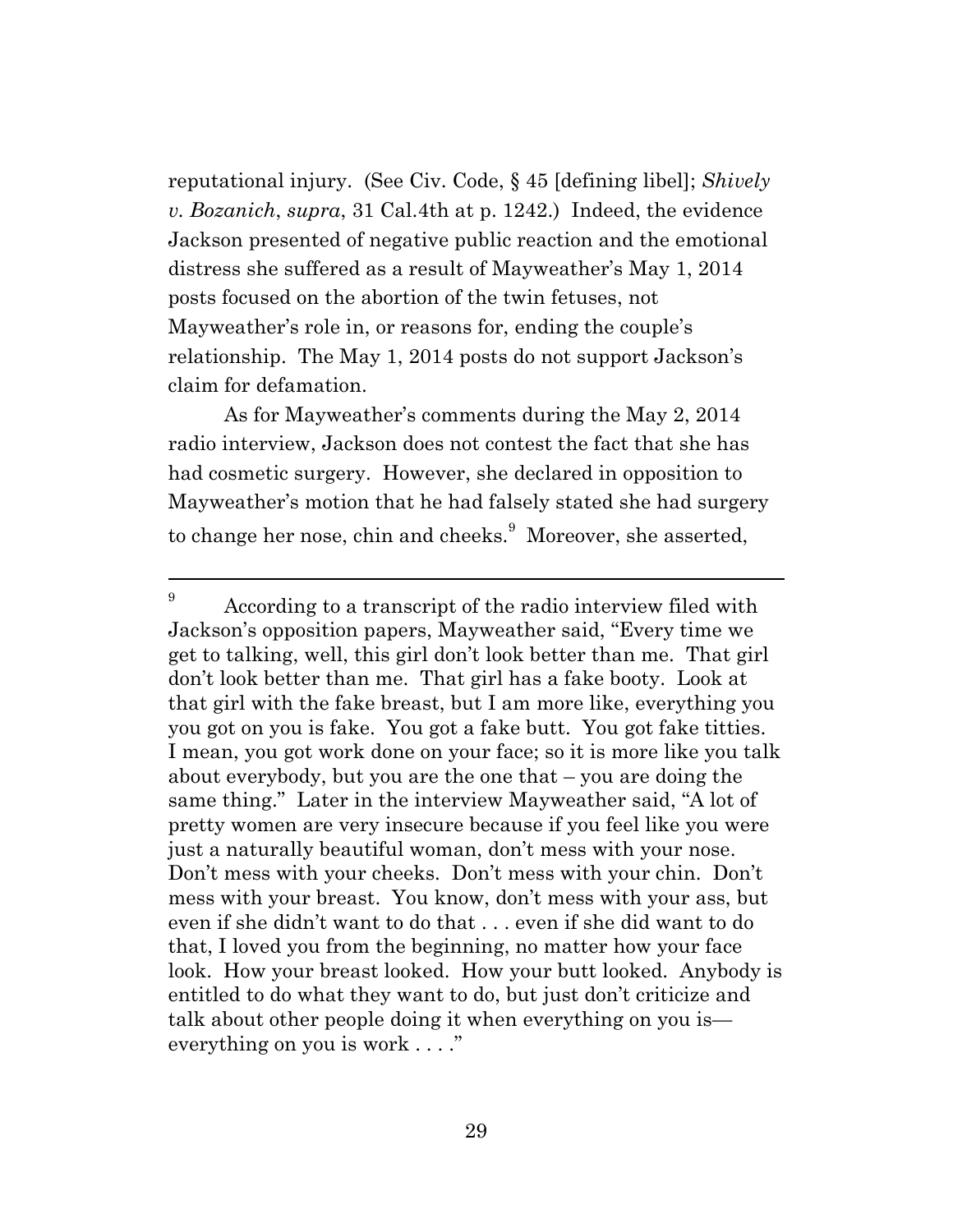"[b]ased on our long relationship and prior discussions, he knew those were false statements."

In this court Jackson argues, without citation to evidence in the record or legal authority, that the false assertion her entire appearance was the result of cosmetic surgery was damaging to her career. What she fails to address even in this conclusory fashion, however, is how Mayweather's exaggeration of the extent of cosmetic surgery she tacitly concedes she had (on her breasts and buttocks) created a different and negative effect on the radio audience from that which the truth would have produced. As Mayweather argues, falsity cannot be shown if the challenged statements appear substantially true: "To bar liability, '"it is sufficient if the *substance* of the charge be proved true, irrespective of slight inaccuracy in the details." [Citations] . . . [Citation.] . . . Minor inaccuracies do not amount to falsity so long as "the substance, the gist, the sting, of the libelous charge be justified." [Citations.] Put another way, the statement is not considered false unless it "would have a different effect on the mind of the reader from that which the pleaded truth would have produced."'" (*Vogel v. Felice* (2005) 127 Cal.App.4th 1006, 1021; accord, *GetFugu, Inc. v. Patton Boggs LLP*, *supra*, 220 Cal.App.4th at p. 154 ["'[m]inor inaccuracies do not amount to falsity so long as "the substance, the gist, the sting, of the libelous charge be justified"'"]; *Carver v. Bonds* (2005) 135 Cal.App.4th 328, 344-345 [a statement is not considered false unless it would have a different effect on the mind of the reader from that which the truth would have produced].)

It is certainly conceivable that surgical enhancement of the face is different for the reputation of an actress or model from the augmentation or sculpting of other parts of her body. But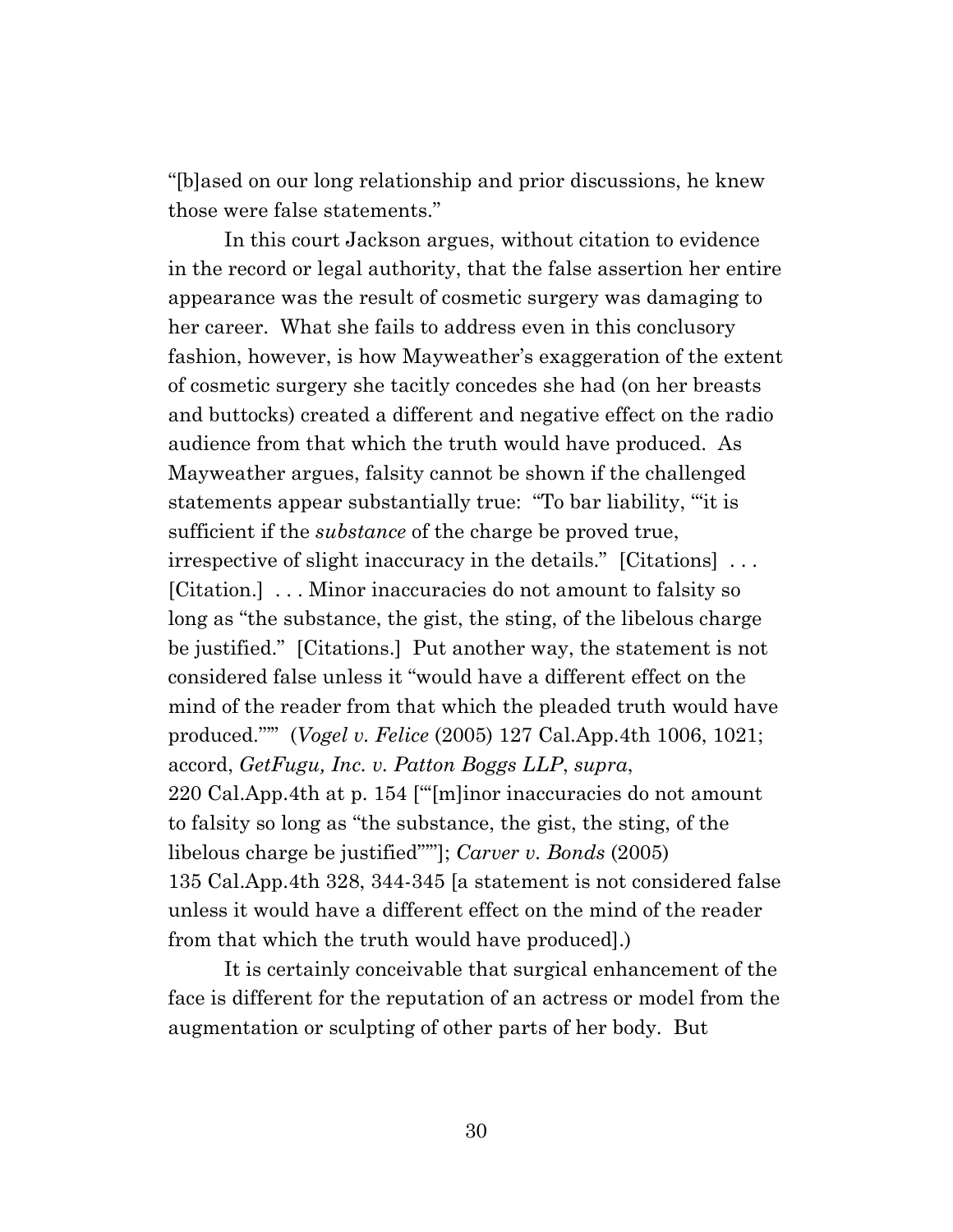Jackson presented no evidence in opposition to Mayweather's motion, expert or otherwise, that would permit a finder of fact to draw that distinction. It was her burden to do so. Thus, the radio comments concerning cosmetic surgery do not support a defamation cause of action.

In her opposition papers in the trial court and again on appeal, Jackson contends she was also defamed by Mayweather's false statement during the May 2, 2014 radio interview that she had the abortion, at least in part, because she was concerned about the impact of pregnancy and child birth on her appearance. But whatever possible merit that claim may have, Jackson failed to include it in her complaint. On review of a special motion to strike pursuant to section 425.16, we must take the complaint as it is. (*Premier Medical Management Systems, Inc. v. California Ins. Guarantee Assn.* (2006) 136 Cal.App.4th 464, 476.) "In order to establish a probability of prevailing on the claim (§ 425.16, subd. (b)(1)), a plaintiff responding to an anti-SLAPP motion must '"state[] and substantiate[] a legally sufficient claim."' [Citations.] Put another way, the plaintiff 'must demonstrate that the complaint is both legally sufficient and supported by a sufficient prima facie showing of facts to sustain a favorable judgment if the evidence submitted by the plaintiff is credited.'" (*Wilson v. Parker, Covert & Chidester* (2002) 28 Cal.4th 811, 821; accord, *Baral*, *supra*, 1 Cal.5th at pp. 384-385 [in ruling on a special motion to strike the court's inquiry "is limited to whether the plaintiff has stated a legally sufficient claim and made a prima facie factual showing sufficient to sustain a favorable judgment"]; *Oasis West Realty, LLC v. Goldman* (2011) 51 Cal.4th 811, 820; *Briggs v. Eden Council for Hope & Opportunity* (1999) 19 Cal.4th 1106, 1123.) Nor can Jackson amend her complaint to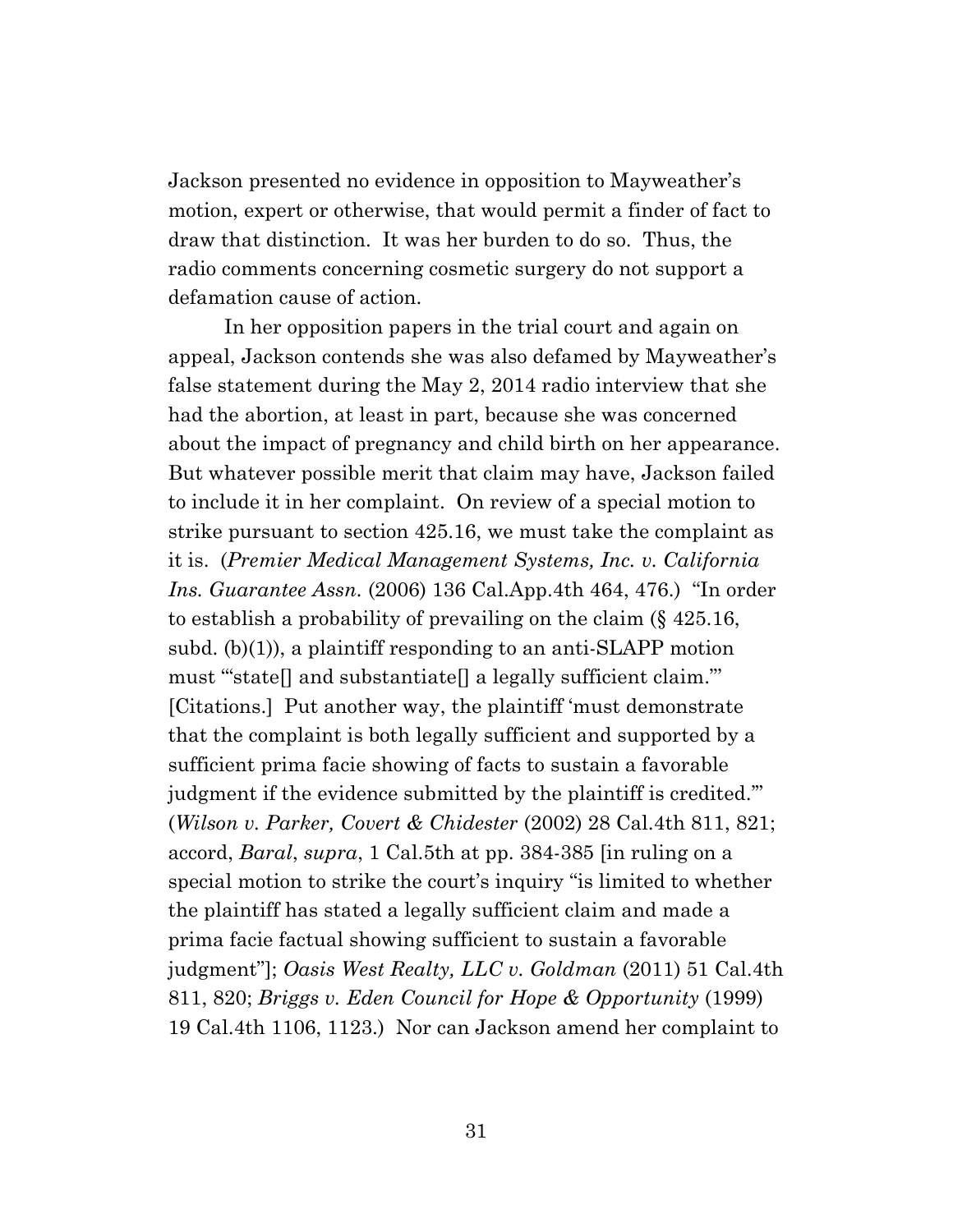cure this deficiency: "A plaintiff cannot avoid [an anti-]SLAPP motion by amending the complaint." (*Hansen v. California Department of Corrections & Rehabilitation* (2008) 171 Cal.App.4th 1537, 1547; accord, *Contreras v. Dowling* (2016) 5 Cal.App.5th 394, 411-412 ["'[a] plaintiff . . . may not seek to subvert or avoid a ruling on an anti-SLAPP motion by amending the challenged complaint . . . in response to the motion'"]; *Sylmar Air Conditioning v. Pueblo Contracting Services*, *Inc*. (2004) 122 Cal.App.4th 1049, 1055; see *Simmons v. Allstate Ins. Co*. (2001) 92 Cal.App.4th 1068, 1073 [§ 425.16 makes no provision for amending the complaint; "we reject the notion that such a right should be implied"].)

In sum, the trial court erred in denying Mayweather's special motion to strike directed to Jackson's defamation claims.

c. *Invasion of privacy: false light portrayal* "False light is a species of invasion of privacy, based on publicity that places a plaintiff before the public in a false light that would be highly offensive to a reasonable person, and where the defendant knew or acted in reckless disregard as to the falsity of the publicized matter and the false light in which the plaintiff would be placed." (*Price v. Operating Engineers Local Union No. 3* (2011) 195 Cal.App.4th 962, 970.) "A 'false light' claim, like libel, exposes a person to hatred, contempt, ridicule, or obloquy and assumes the audience will recognize it as such." (*M.G. v. Time Warner, Inc.* (2001) 89 Cal.App.4th 623, 636.) "'A "false light" cause of action is in substance equivalent to a libel claim, and should meet the same requirements of the libel claim, including proof of malice [where malice is required for the libel claim].'"(*Medical Marijuana, Inc. v. ProjectCBD.com* (2016) 6 Cal.App.5th 602, 616; accord, *Aisenson v. American*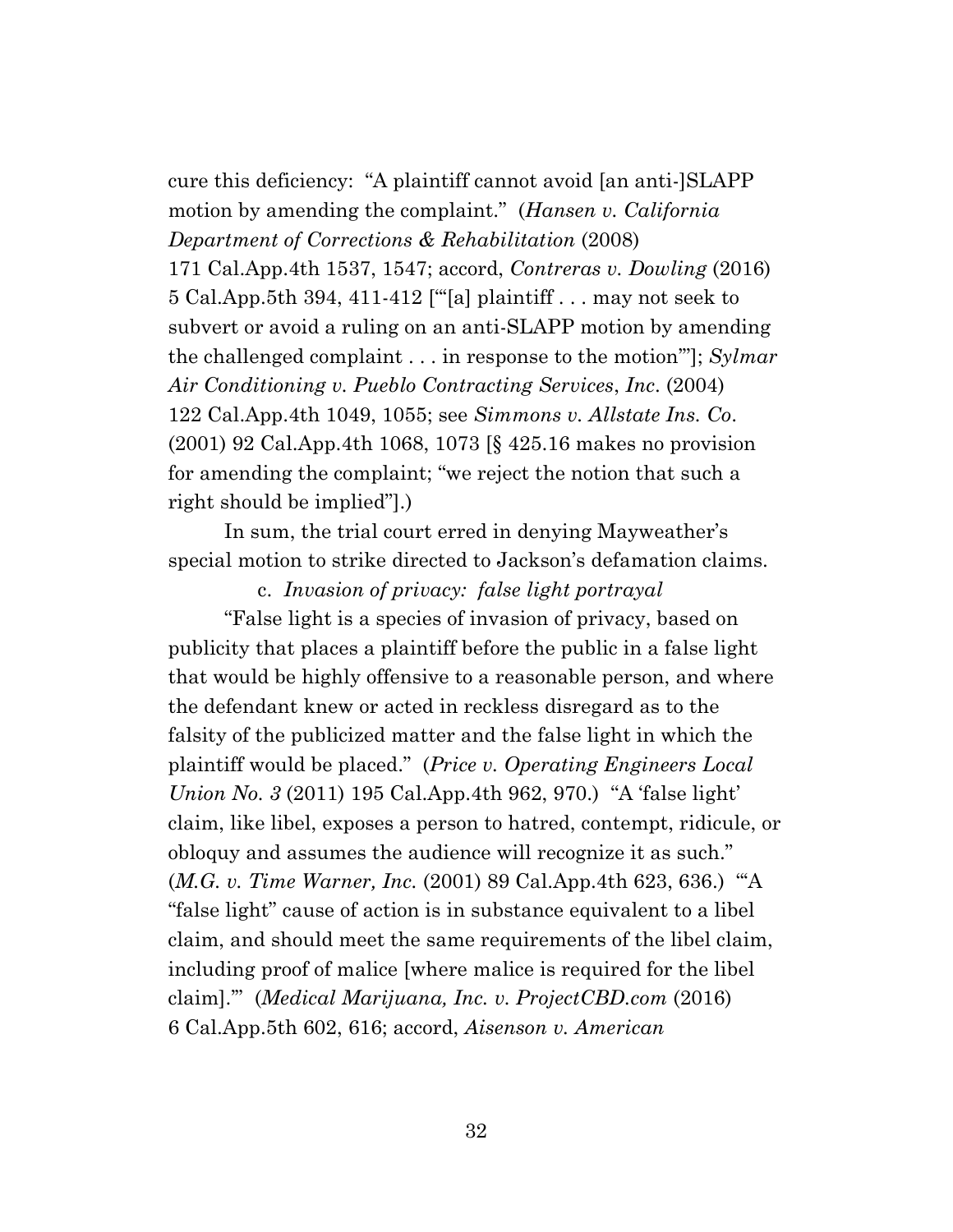*Broadcasting Co.* (1990) 220 Cal.App.3d 146, 161; see generally *Fellows v. National Enquirer*, *Inc.* (1986) 42 Cal.3d 234 [holding statutory limitations on defamation actions apply when a false light action is based on publication that is defamatory].) Indeed, "[w]hen a false light claim is coupled with a defamation claim, the false light claim is essentially superfluous, and stands or falls on whether it meets the same requirements as the defamation cause of action." (*Eisenberg v. Alameda Newspapers, Inc.* (1999) 74 Cal.App.4th 1359, 1385, fn. 13.)

In her brief Jackson acknowledges her false light claim is based on the same statements as the cause of action for disclosure of private facts—that is, Mayweather's assertion that he broke off the couple's relationship because Jackson had an abortion and his comments that she had cosmetic surgery on her face, as well as other parts of her body.<sup>10</sup> Those claims suffer from the same fatal defects as Jackson's defamation claim: Mayweather's allegedly false explanation for the couple's breakup did not expose Jackson to "hatred, contempt, ridicule, or obloquy"; his exaggerated description of the extent of Jackson's cosmetic surgery was, in substance, truthful. Neither statement is sufficient to establish a prima facie case for false light portrayal.

 $10$  Jackson also argues Mayweather's statement during the May 2, 2014 radio interview that she had the abortion because she "did not want to mess up" her body falsely portrayed her as vain and selfish. As discussed, Jackson's complaint did not identify that statement or allege it as the basis for any of her tort claims. Accordingly, it is not properly considered in determining whether she has established a reasonable probability of prevailing on her false light claim.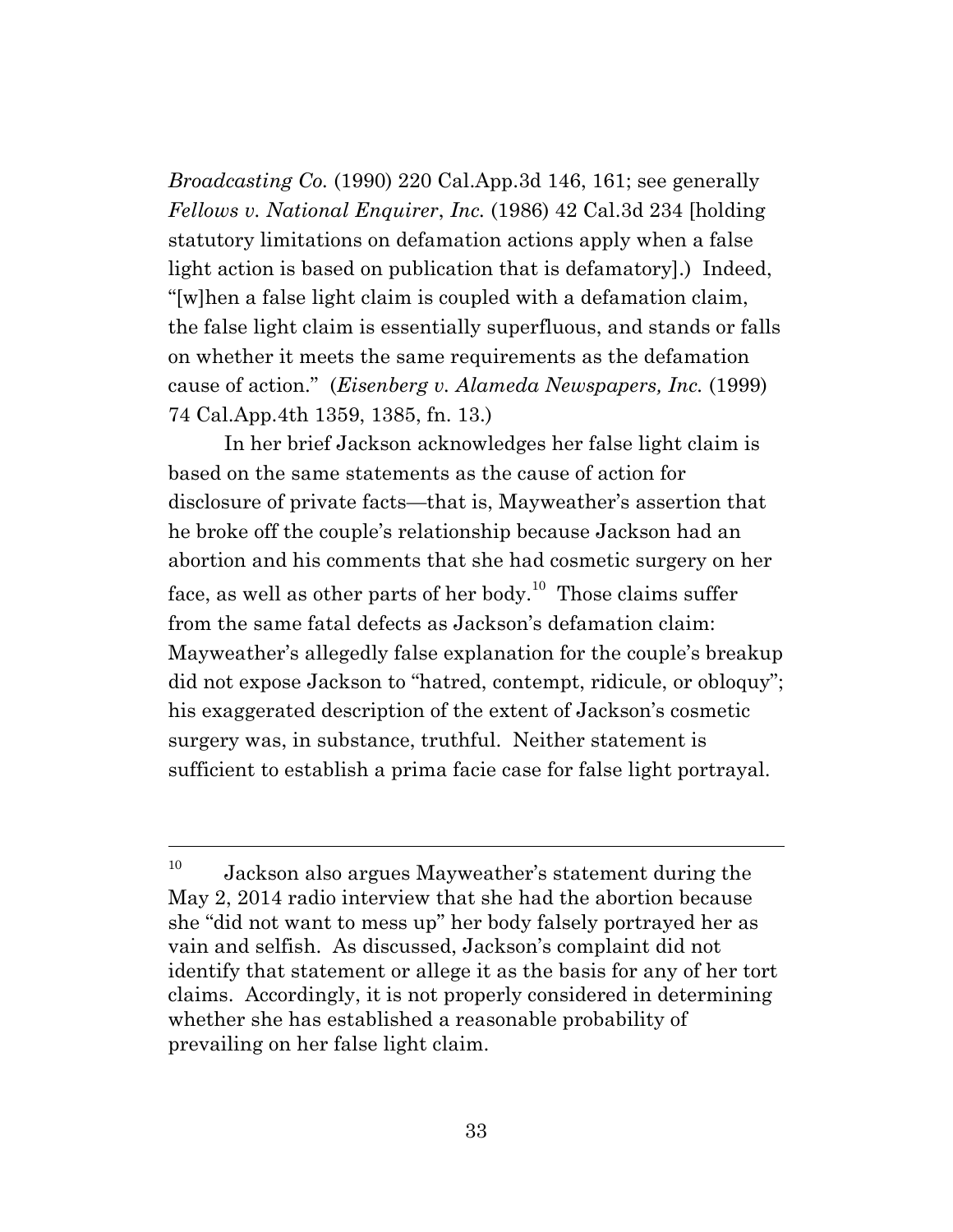# d. *Intentional and negligent infliction of emotion distress*

A cause of action for intentional infliction of emotional distress exists when there has been (1) extreme and outrageous conduct by the defendant with the intention of causing, or reckless disregard of the probability of causing, emotional distress; (2) the plaintiff has suffered severe or extreme emotional distress; and (3) the defendant's outrageous conduct was the actual and proximate causation of the emotional distress. (*Hughes v. Pair* (2009) 46 Cal.4th 1035, 1050; *Potter v. Firestone Tire & Rubber Co.* (1993) 6 Cal.4th 965, 1001.) "A defendant's conduct is 'outrageous' when it is so '"'extreme as to exceed all bounds of that usually tolerated in a civilized community.'"' [Citation.] And the defendant's conduct must be ""intended to inflict injury or engaged in with the realization that injury will result.'"'" (*Hughes*, at pp. 1050-1051.)

"Liability for intentional infliction of emotional distress '"does not extend to mere insults, indignities, threats, annoyances, petty oppressions, or other trivialities." [Citation.]' [Citations] . . . . [¶] With respect to the requirement that a plaintiff show severe emotional distress, [the Supreme Court] has set a high bar. 'Severe emotional distress means "'emotional distress of such substantial quality or enduring quality that no reasonable [person] in civilized society should be expected to endure it.""" (*Hughes v. Pair*, *supra*, 46 Cal.4th at p. 1051.) It is for the court to determine in the first instance whether the defendant's conduct may reasonably be regarded as so extreme and outrageous as to permit recovery. (*Chang v. Lederman* (2009) 172 Cal.App.4th 67, 87; *Fowler v. Varian Associates, Inc*. (1987) 196 Cal.App.3d 34, 44.)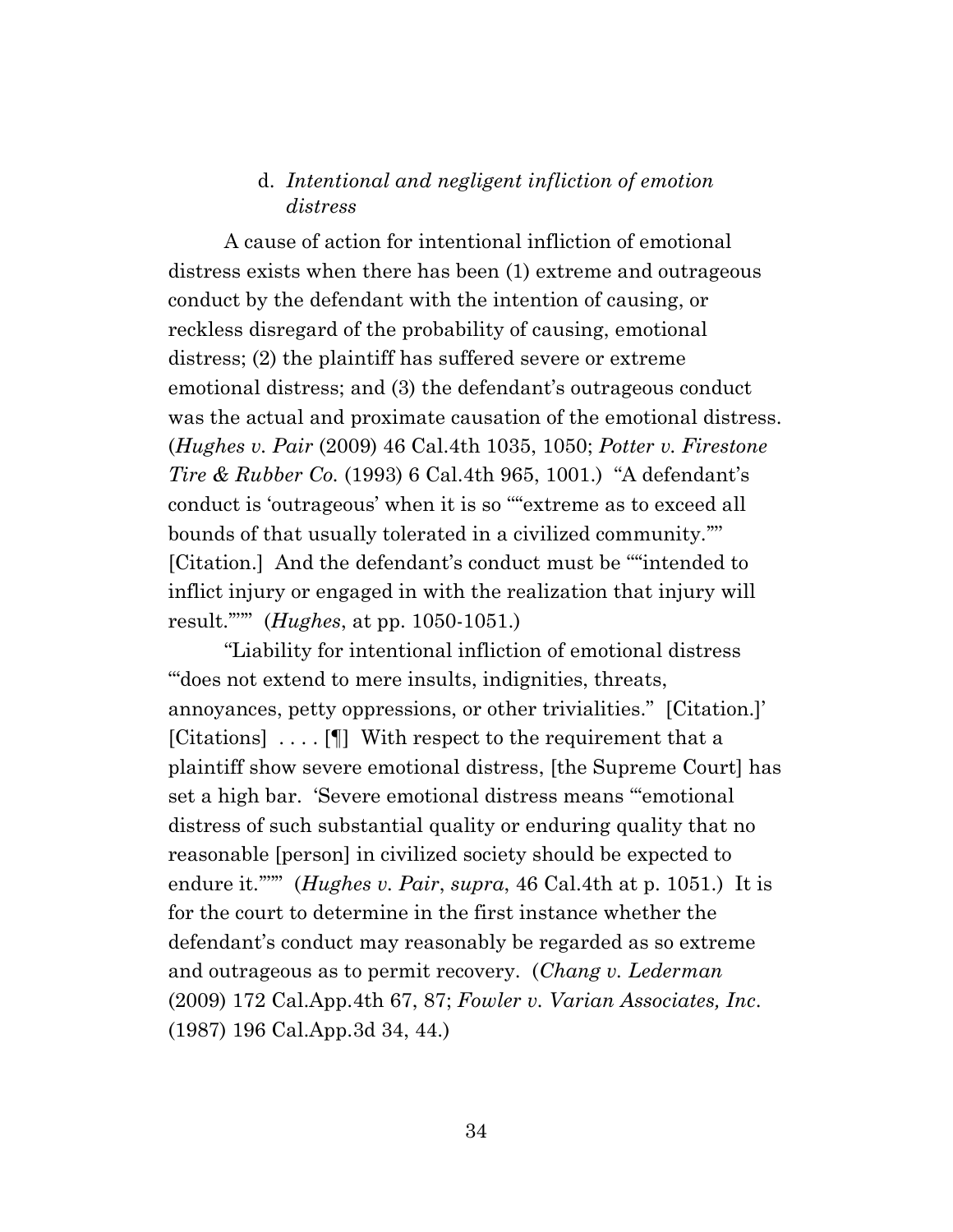None of the postings or broadcast comments alleged in Jackson' complaint, whether considered individually or collectively, may fairly be characterized as atrocious conduct intolerable in a civilized society, even Mayweather's posting of Jackson's sonogram and summary medical report, the only arguably tortious acts challenged by the special motion to strike. (See *Cochran v. Cochran* (1998) 65 Cal.App.4th 488, 496 ["[t]he rough edges of our society are still in need of a good deal of filing down and in the meantime plaintiffs must necessarily be expected and required to be hardened to a certain amount of rough language, and to occasional acts that definitely inconsiderate or unkind"]; see also *Mintz v. Blue Cross of California* (2009) 172 Cal.App.4th 1594, 1609.) As summarized in comment d to the Restatement Second of Torts, section 46, cited in *Hughes v. Pair*, *supra*, 46 Cal.4th at page 1051 and many other appellate decisions considering this element of the tort, "It has not been enough that the defendant has acted with an intent to inflict emotional distress, or even that his conduct has been characterized by 'malice,' or a degree of aggravation which would entitle the plaintiff to punitive damages for another tort. Liability has been found only where the conduct has been so outrageous in character, and so extreme in degree, as to go beyond all possible bounds of decency, and to be regarded as atrocious, and utterly intolerable in a civilized community." (Cf. *Comstock v. Aber* (2012) 212 Cal.App.4th 931, 954 [allegation that employee had falsely accused fellow employee of committing a sexual assault in a report to a nurse and the employer's human resources department insufficient to constitute extreme and outrageous conduct].)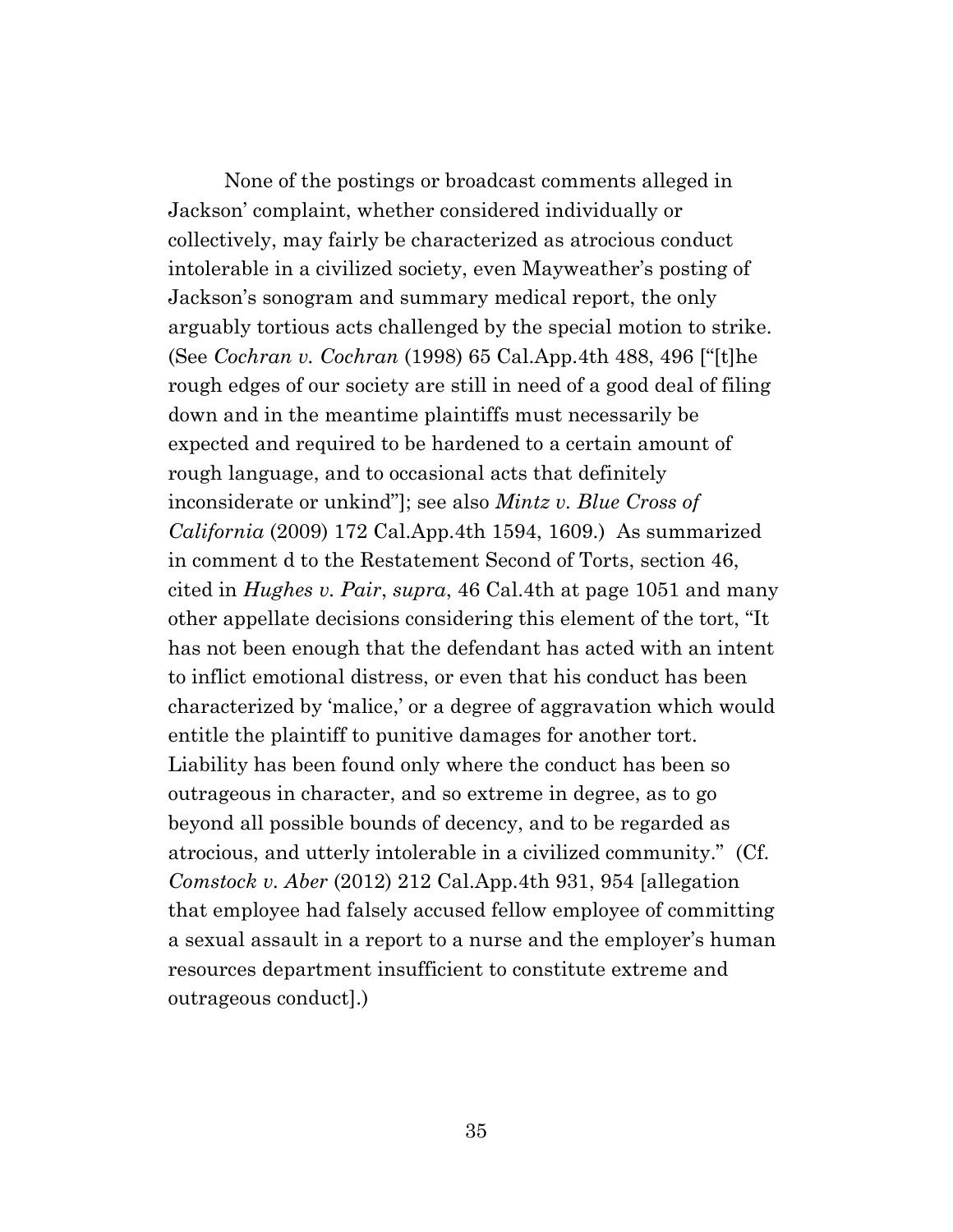But as Jackson explains in her respondent's brief, her cause of action for intentional infliction of emotional distress "is based upon the entire range of Mayweather's conduct toward Ms. Jackson." Mayweather's section 425.16 motion, of course, does not challenge the nonspeech aspects of this claim allegations that Mayweather engaged in a campaign of harassment, including verbal and physical abuse, that began long before the May 1 and 2, 2014 public disclosures. Accordingly, although Mayweather's social media postings and comments regarding Jackson during the radio interview may not, without more, serve as the basis for a claim of intentional or negligent infliction of emotional distress (see *Baral*, *supra*, 1 Cal.5th at p. 392; see also *Reader's Digest Assn. v. Superior Court*, *supra*, 37 Cal.3d at p. 265 ["liability cannot be imposed on any theory for what has been determined to be a constitutionally protected publication"]),  $11$  evidence of those postings and comments may

 $11$  There is no independent tort of negligent infliction of emotional distress. (*Potter v. Firestone Tire & Rubber Co*., *supra*, 6 Cal.4th at p. 984.) "The tort is negligence, a cause of action in which a duty to the plaintiff is an essential element. [Citations.] That duty may be imposed by law, be assumed by the defendant, or exist by virtue of a special relationship. [Citation.] [¶] . . . [U]nless the defendant has assumed a duty to plaintiff in which the emotional condition of the plaintiff is an object, recovery is available only if the emotional distress arises out of the defendant's breach of some other legal duty and the emotional distress is proximately caused by that breach of duty. Even then, with rare exceptions, a breach of the duty must threaten physical injury, not simply damage to property or financial interests." (*Id*. at pp. 984-985.) Whether Jackson's alleged severe or extreme emotional distress was proximately